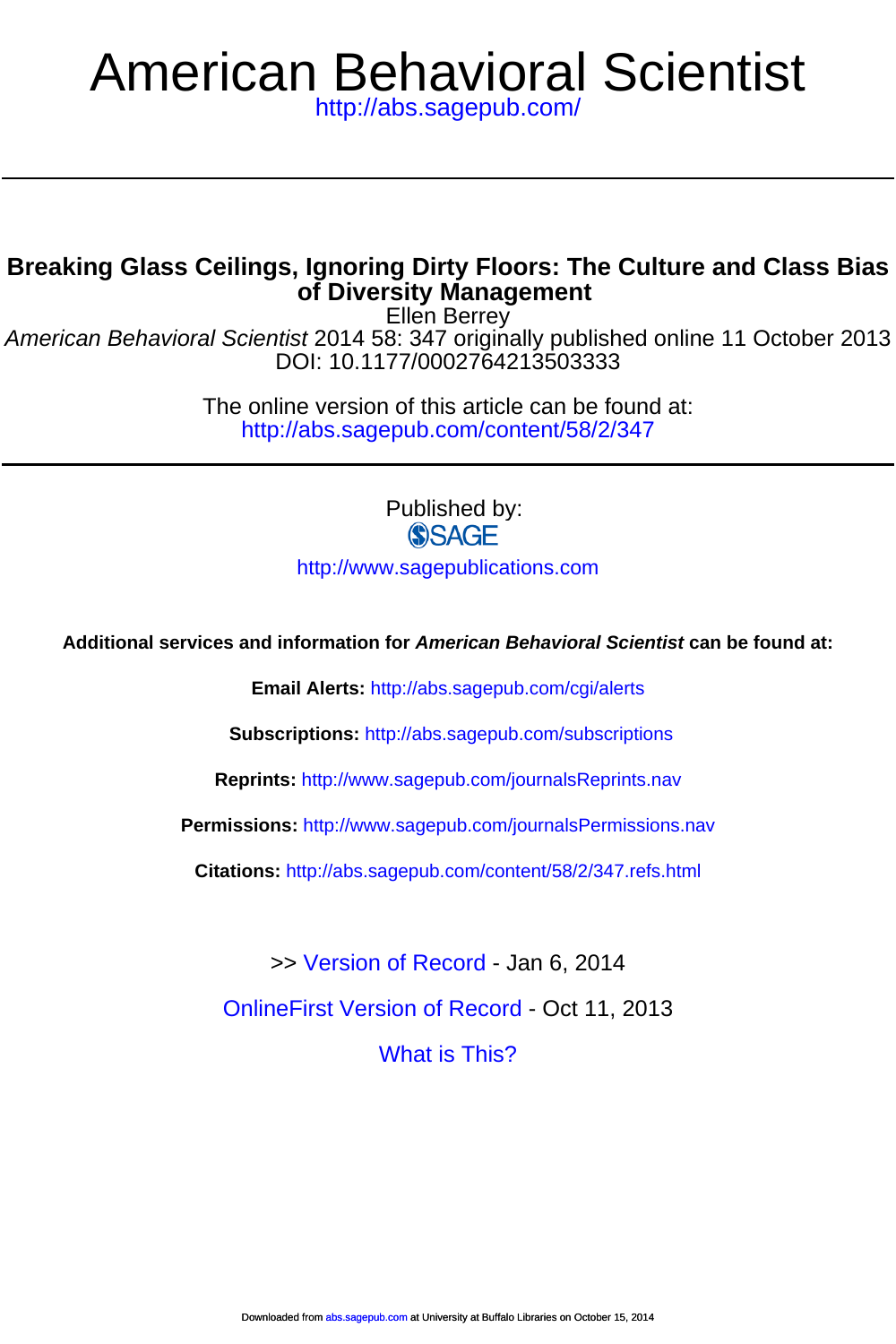# **Breaking Glass Ceilings, Ignoring Dirty Floors: The Culture and Class Bias of Diversity Management**

American Behavioral Scientist 2014, Vol. 58(2) 347–370 © 2013 SAGE Publications Reprints and permissions: sagepub.com/journalsPermissions.nav DOI: 10.1177/0002764213503333 abs.sagepub.com



# **Ellen Berrey1**

#### **Abstract**

Research on workplace inequality focuses largely on gender and racial disparities at work and contributing factors, while those who study diversity interventions tend to ask how these might be remedied. This article takes a different tack, asking the following: What ideals and cultural assumptions about social progress undergird workplace diversity programs, and with what consequences? Drawing from neoinstitutionalism and workplace ethnography, I examine diversity management in a multinational company based on a year of field research. At this company, diversity programs are for high-status women and people of color. Findings advance the study of workplace inequality and, more generally, the relational study of meaning making in real-life institutional contexts. They show that diversity management programs attempt to minimize gender and racial boundaries by codifying egalitarian ideals in organizational structures, and those definitions can reify class-based hierarchies. The findings also push social scientists to conceptualize inequality and equality as cultural constructs and to consider the biases of scientific measurements of inequality.

#### **Keywords**

diversity, workplace ethnography, class inequality

"Chameleons are very good at survival," said Allison Kirkland, the executive vice president and chief information officer of a major *Fortune* 500 company, Starr Corporation, as she strode across the stage.1 A photograph of a chameleon appeared on the huge screen behind her. "Blending with their surroundings is a defense. But

1University at Buffalo, State University of New York, Buffalo, NY, USA

#### **Corresponding Author:**

Ellen Berrey, Department of Sociology, University at Buffalo, State University of New York, 430 Park Hall, Buffalo, NY 14260-4140, USA. Email: [eberrey@buffalo.edu](mailto:eberrey@buffalo.edu)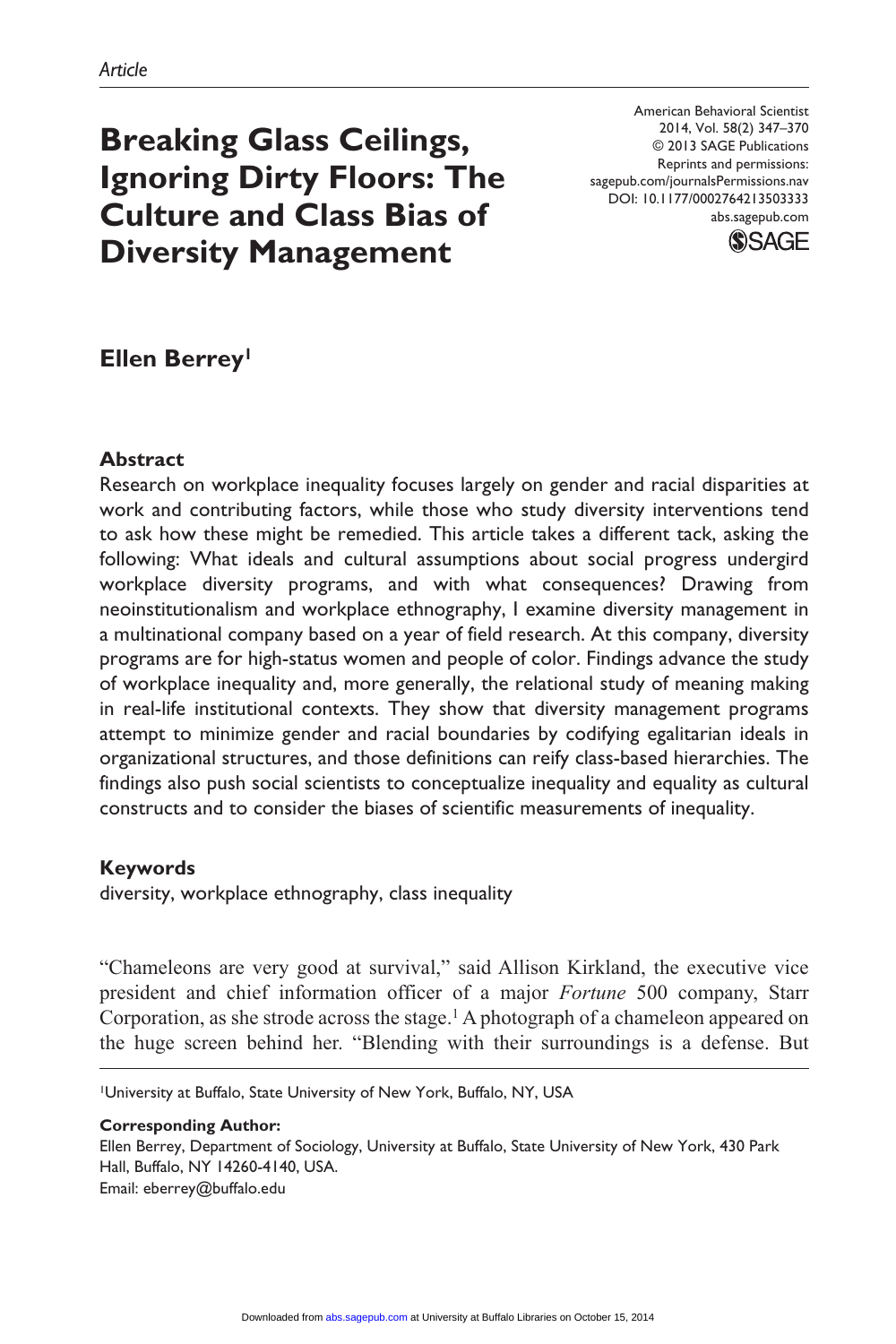imagine if you can, the life of a chameleon, looking so much like its surroundings. It isn't very inspiring." Allison, a poised White woman who wore a dark blazer and her blond hair pulled back in a ponytail, was a featured speaker at Starr Corporation's Women Summit. Held in an upscale suburban hotel, the 2-day conference was for the most powerful women who worked in the company's U.S. offices. More than 300 executives, senior managers, and professionals filled the seats in the conference hall. Thick gold and red carpet lay under their feet, and ornate chandeliers hung above their heads.

Allison's talk was about being "The True You" at work. Earlier in the day, another speaker had noted that women represented 30% of Starr's workforce overall and 30% of its workforce at every salary level, up to the most senior executives. Allison reiterated that women had made great progress at the company over the past 15 years but, she lamented, Starr's corporate culture could be constraining. "Have we overachieved at assimilating in the workplace culture? Assimilating may have served us well, but have we gone too far?"

The next slide showed a multihued green Amazon parrot. "Unlike chameleons, the parrot's brilliant color complements—not blends—with their environment. They survive by living in the high treetops. They speak at the complexity of a human 3 year old." She played the sound of a parrot chirping energetically. "Think about you—are you blended, invisible in the workplace, or are you expressing the true essence of yourself?" She flashed to an image of entertainer Bette Midler—"A singing parrot! In fabulous green shoes!" exclaimed Allison. "We can be goofy about the shoes, but quite frankly, I think we've blended into the background." She closed by urging everyone to use the metaphors of chameleons and parrots at meetings and in conversation. "I think our essence is something we can leverage. . . . Let's sit on the highest trees! Stand out and be noticed and be the true you." Such remarks touch on central themes of the Women's Summit: the career success and self-actualization of individual women in high-status positions at Starr. These also are central themes of diversity management at the company writ large, as they extend to high-status employees of color and, under some circumstances, gay and lesbian employees.

Empirical research on workplace inequality focuses largely on gender and racial disparities at work and contributing factors. Meanwhile, those who study diversity management interventions tend to be driven by normative questions about how to remedy disparities. I approach these topics uniquely here, beginning with inductive questions about the cultural norms and assumptions that guide organizational activity. Specifically, how do corporate diversity discourses and practices construct the problem of inequality and its remedies? What notions of social progress do diversity managers uphold as desirable? And how do these cultural conceptions gain authority within the workplace and become consequential? To address these questions, I draw on ethnographic and interview data from a yearlong case study of Starr Corporation's diversity management programs. Building on neoinstitutionalist theory, my relational approach to these phenomena sheds important light on the cultural work, organizational practices, and power dynamics by which managers redefine symbolic boundaries of gender and race on egalitarian terms. One consequence, my findings reveal, is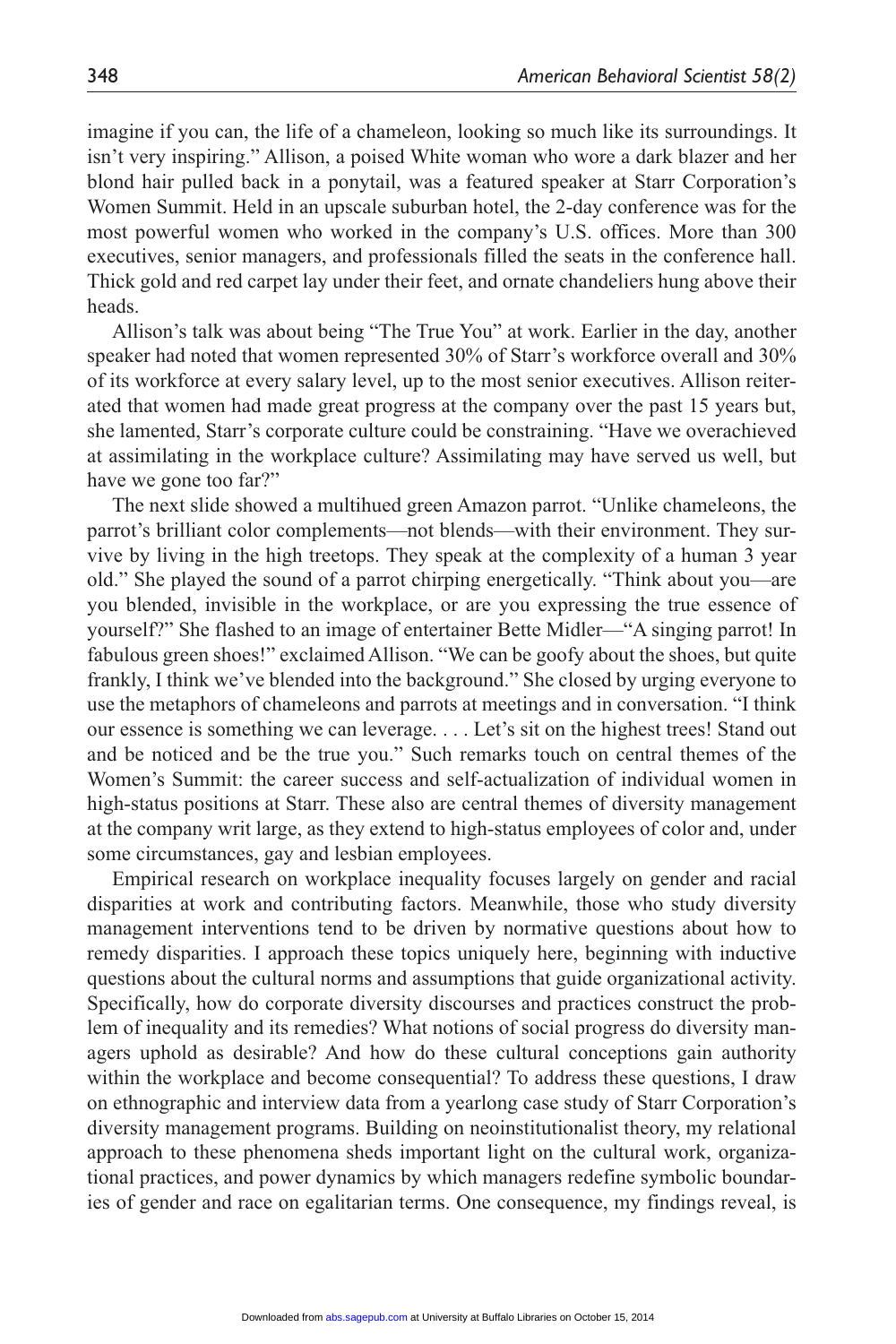the adoption of a class-biased managerial model—one that denounces gender- and race-based obstacles while reifying broader dynamics of class hierarchy. Indeed, through diversity management initiatives, managers normalize an occupational hierarchy that glorifies executives and deems two thirds of the workforce irrelevant.

# **The Culture of Corporate Diversity Management**

Diversity management consists of personnel policies, offices, programs, and initiatives such as trainings, mission statements, and task forces that personnel professionals characterize as relevant to diversity. It emerged in the mid-1980s in the context of expanding equal opportunity law, heightened concerns among executives about discrimination litigation, and attacks on affirmative action regulations by New Right activists and hostile political officials (Dobbin, 2009; Kelly & Dobbin, 1998). Personnel experts repurposed affirmative action programs as diversity management and popularized them with new rhetoric about maximizing the performance of women and people of color and reaching consumer markets (Dobbin, 2009). By 1998, 75% of *Fortune* 500 companies reported having a diversity program (Ryan, Hawdon, & Branick, 2002).

Diversity management represents one possible response to the well-documented problem of workplace inequality. A compelling body of empirical scholarship has documented racial and gender disparities within employing organizations, particularly in high-status jobs, and the contributing factors (for a review, see Stainback, Tomaskovic-Devey, & Skaggs, 2010). Although White women, women of color, and men of color have made advancements into craft, managerial, and professional jobs since the 1960s, they remain underrepresented (sometimes grossly so) compared to their White male counterparts (Tomaskovic-Devey & Stainback, 2007). Women and people of color tend to be tracked and marginalized in jobs that have lower pay, lower status, and less autonomy. These groups also face "glass ceilings": artificial, discriminatory barriers that prevent their advancement to the highest levels within the organization (Cotter, Hermsen, Ovadia, & Vanneman, 2001; Kanter, 1993). Even when White women and people of color attain those levels, they report that they do not have more informal social power such as the sense of security taken for granted by White and male counterparts (Anderson, 1999), as Allison attested at the Women's Summit.

## *Organizational Scholarship and the Call for Relational Conceptions*

Organizational scholars have recently called for relational analyses of the culture of workplace inequality and the interactive power dynamics that sustain it (Courpasson, Golsorkhi, & Sallaz, 2012; Roscigno, 2011; Vallas & Cummins, 2014). This line of work pulls from a large body of relational theory and scholarship that explains social life in terms of relations that are generated through action and interpretation within real-world constraints (Emirbayer, 1997; Mische, 2011). Relational scholarship examines, as its object of inquiry, a set of processes rather than a static group, place, or program (Vaughan, 1992, 2004). It understands power similarly: as enactments that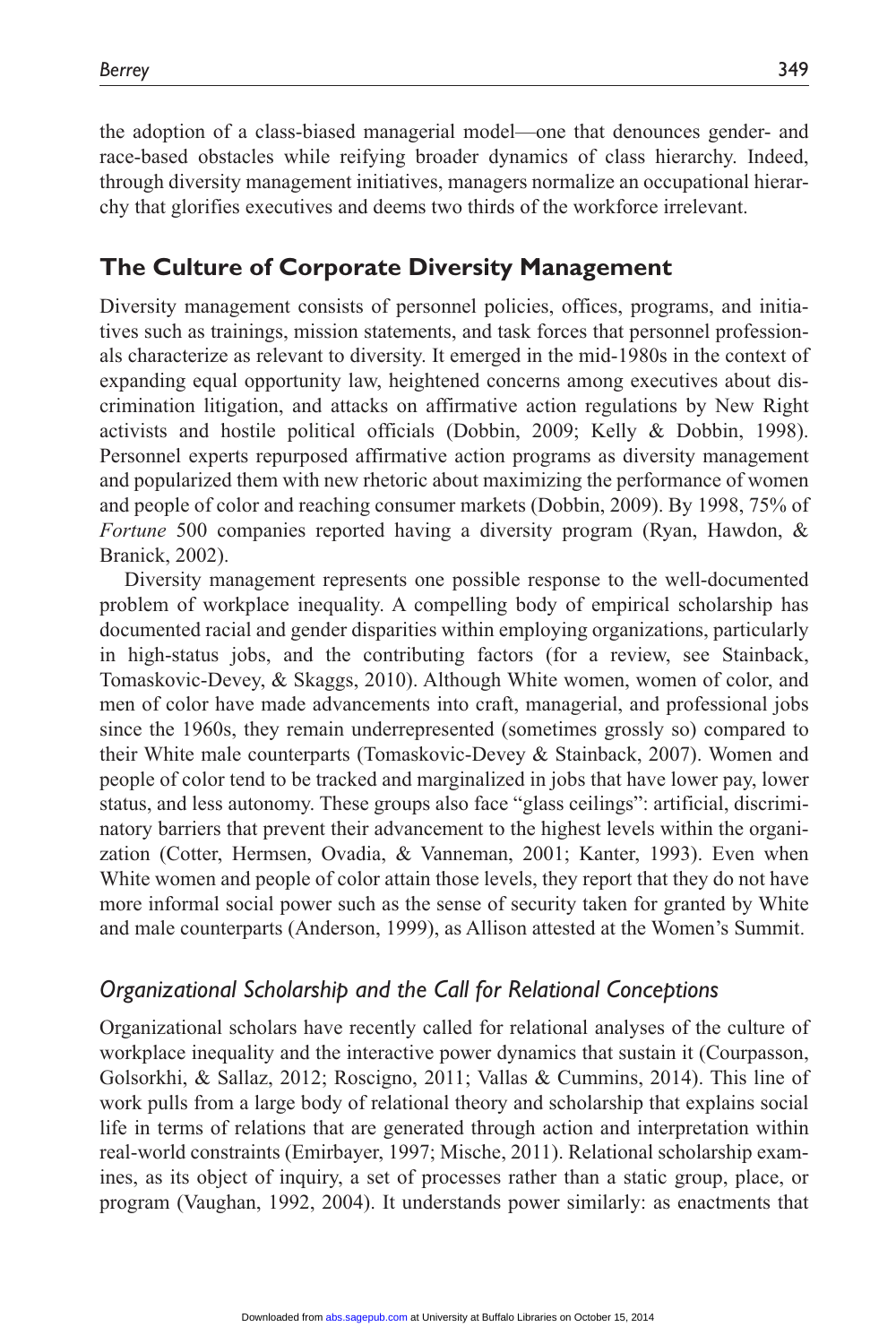re-create hierarchies and structural inequalities through relationships, interaction, and meaning making (Desmond & Emirbayer, 2009; Roscigno, 2011).

One important way that workplace inequality occurs is through the categorical distinctions that people make (Vallas  $&$  Cummins, 2014). People and organizations use these distinctions to judge the value of one category relative to another. Those with higher status can mobilize such distinctions to their advantage, to secure greater resources and opportunities (Tilly, 1999). Categorical distinctions are defined symbolically; they create the sense that some sort of real boundaries exist between the things categorized. These symbolic boundaries sort people into groups of one sort or another and designate them as similar to or unlike other groups (Lamont, 2000; Loveman, 1999).

In the workplace, categorical distinctions and symbolic boundaries are often drawn around types of people according to their social status—gender, race, ethnicity, class, age, and so forth—and around types of work such as manual labor, beauty care, or executive decision making. These conceptions are used to distinguish some people as "like us" and some work as worthy (Lamont, 2000). For example, Mexicans are supposedly best suited for "dirty work," while White men are assumed to have the authority necessary to lead. Inequitable conditions within workplaces depend on and heighten symbolic boundaries between men and women, White people and people of color, the old and the young, and so forth (Vallas & Cummins, 2014). These boundaries are inherent to "practices of division" (Wacquant, 1997, p. 229) in the workplace.

#### *Diversity Research and the Call for Relational Conceptions*

Diversity management also merits relational analysis. Since its inception, much of the scholarship on diversity management interventions has been motivated by normative questions about how to remedy disparities (Konrad  $&$  Linnehan, 1995). In an exemplary study, Kalev, Dobbin, and Kelly (2006) show that structures that assign accountability, such as diversity departments and affirmative action plans, are most effective at increasing the representation of women and people of color in management. Case studies identify organizational diversity practices that generate systemic institutional transformation (Sturm, 2006). Other scholarship examines the performance of so-called diverse individuals and teams. The research objective is to pinpoint the group composition, managerial strategies, and other factors that improve performance (Brief, 2008).

Diversity management provides an interesting case for the relational analysis of workplace inequality because, as Vallas and Cummins (2014) observe, its core function is to reduce those activities and relationships that heighten boundaries within employing organizations. It is supposed to minimize practices of division, as Wacquant puts it. A relational analysis of the culture of diversity management begs for an investigation into diversity management discourses and practices in real-life contexts. Insights from two areas of sociological scholarship provide useful guidance for such an investigation: neoinstitutionalism and workplace ethnography.

Neoinstitutionalist research directs us to analyze organizational offices, programs, policies, reports, and the like as symbolic structures (Friedland & Alford, 1991; Meyer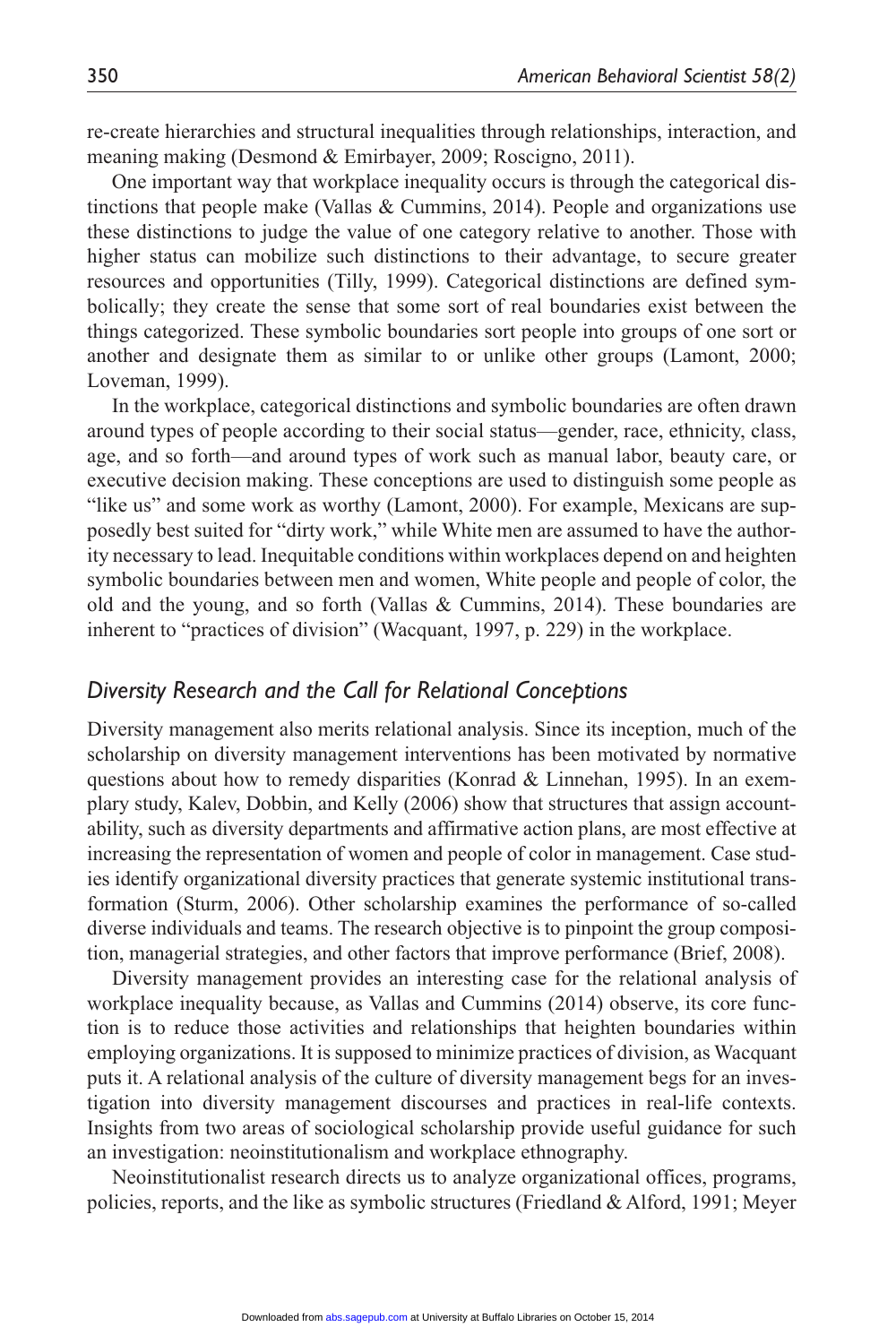& Rowan, 1977). These structures are "institutional myths," rather than accurate reflections of organizational realities. Their very existence implies that the organization is taking action. Furthermore, individual organizations do not concoct programs entirely on their own. Rather, they mimic other organizations, borrowing from peers and from HR trade industry (DiMaggio & Powell, 1983).

A stream of neoinstitutional research examines diversity management to understand processes of institutionalization and the organizational transformation of law. Scholarship in this vein underscores the functional, pragmatic uses of organizational structures by examining their historic adoption and their transmission across institutional fields. Human resource personnel invented diversity management in the 1980s and 1990s by borrowing from long-standing personnel practices (Dobbin, 2009; Kelly & Dobbin, 1998). They refashioned themselves as diversity experts to protect their jobs and expertise. Companies' new diversity rhetoric redefines and dilutes civil rights law in managerial terms (Edelman, Fuller, & Mara-Drita, 2001). It adds nonlegal categories such as attitudes and emphasizes profitability and productivity. Employers now present their diversity programs, nondiscrimination policies, and personnel practices as evidence that discrimination has not taken place (Edelman, 1992), and judges treat them as such (Edelman, Krieger, Eliason, Albiston, & Mellema, 2011).

#### *Ethnographic Insights and Relational Conceptions*

Workplace ethnography is instructive for a relational analysis of inequality and diversity management as well. It expands the study of diversity management beyond a focus on efficacy or institutionalization processes. It also remedies some shortcomings of neoinstitutionalist analyses of diversity management, which rely on a limited notion of discourse as a justifying rationale and do not examine enactments of diversity management as they unfold in the course of everyday workplace interactions.2

Ethnographic research on workplaces attends to the ways that organizational participants engage with organizational culture and formal organizational structures (Morrill & Fine, 1997). Organizational culture suffuses people's everyday workplace experiences (Martin, 2001). It manifests through formal practices such as pay levels, informal activities such as behavioral norms, organizational discourses such as rhetoric, jokes and storytelling, rituals, and values, and topical concerns. People experience and understand organizational culture through interaction and in relation to other people (Hallett, 2010; Hoffman, 2007).

Ethnographic studies of organizational culture foreground the symbolic dimensions of organizations and organizational life by examining people's perceptions, experiences, and behaviors. Through observation of sites such as the factory floor, school administration, and government bureaucracy, ethnographers show how organizations and workplace dynamics are always shaped by interactive processes of meaning making. Research reveals the underlying conflicts between the priorities of employees and management (Gaventa, 1980), the disconnects between the ideals an organization espouses and its practices (Selznick, 1949), and employees' negotiations of the informal control exercised over them (Kunda, 1992).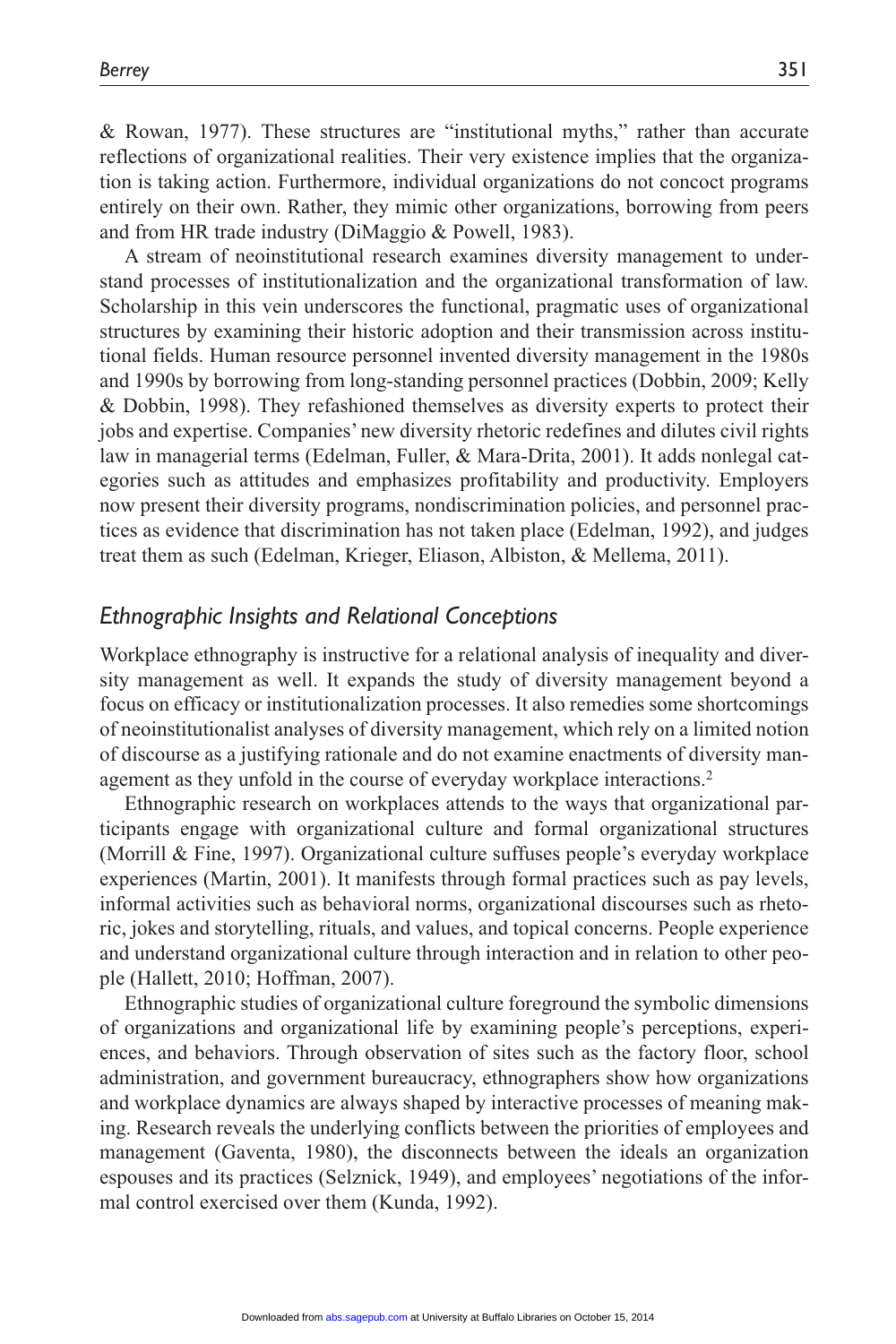These ethnographic insights provide important takeaways for the study of corporate diversity management. Diversity management is constituted through ideas, symbols, patterns of behaviors, and other cultural elements. Its meanings depend, in part, on the real-life situations in which people experience it. For example, employers in Denmark and India translate U.S.-centric diversity management practices to adapt them to their local environments (Boxenbaum, 2006; Poster, 2008). Diversity management practices will be characterized by interactive power dynamics among management, employees, and the company as an entity. In turn, processes of meaning making will influence how people understand diversity at work and how they act (or abstain from acting) around diversity issues.

Thus, a relational study of the culture of corporate diversity management calls for an investigation of meaning making in context. From relational scholarship, we see diversity management as a power-inflected effort to minimize inequality and the symbolic boundaries that sustain it. From neoinstitutionalism, we know to examine diversity management initiatives as symbolic institutional forms. From organizational ethnography, we understand that diversity management is locally adapted and interpreted.

Such an approach to diversity management can advance the scholarly understanding of workplace inequality. It reveals the cultural processes by which managers try to minimize symbolic boundaries of gender, race, and other identities. It identifies unspoken assumptions about inequality and equality and tacit understandings of social progress. It shows how these assumptions gain authority and legitimacy. More generally, it pushes the study of culture and power beyond a textual reading of discourse, where much cultural analysis of inequality ends (Wacquant, 1997), to show mechanisms by which discursive meanings becomes consequential.

#### **Case Study**

This case study centers on diversity management programming at Starr Corporation, a multinational public company that produces consumer goods. Starr is a very large, bureaucratic, and hierarchically structured organization. At the time of this study, in 2005, it was one of the largest companies in its industry in the world. It had annual net revenues of \$35 billion. Headquartered in the United States, Starr employed approximately 100,000 people in more than 80 countries and sold products in 140 countries. Its products are widely available, and its brands are well known.

In 2004, Starr had approximately 50,000 U.S. employees, 36% of whom were women and 26% of whom were people of color. Around this time, in 2005, the overall U.S. labor force was 46% female (U.S. Bureau of Labor Statistics, 2007) and 30% people of color (70% non-Hispanic Whites; Population Reference Bureau, 2008). Women and people of color also were represented in the top third of Starr's workforce. Of the company's exempt employees—meaning those who are salaried and not unionized or paid hourly—25% were women and 17% were people of color. Of the company's senior executive team, 22% were women and 7% were people of color. The representation of women in top executive positions at Starr was about the same as the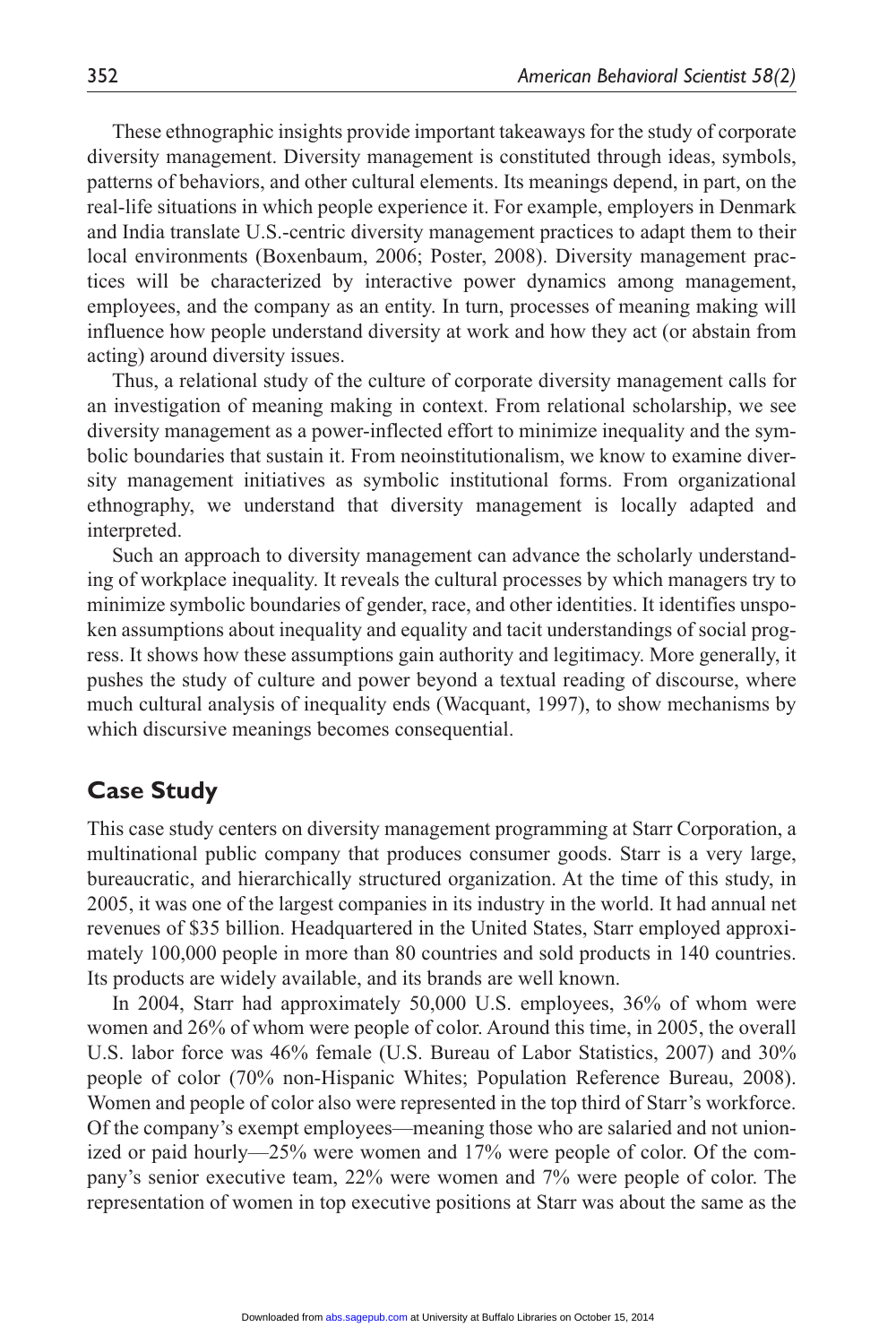national average of women in top executive positions (Caiazza, Shaw, & Werschkul, 2004) and higher than the average of *Fortune* 500 companies (Catalyst, 2006). I elaborate on these numbers, their uses, and their meanings later on.

Starr executives and managers began a broad diversity program in the early 1990s, as did their counterparts in many other large companies (Kalev et al., 2006). Starr's program includes a diversity management office with a director and four dedicated staff, employee trainings, heritage celebrations, and employee affinity groups. These various programs and initiatives are "identity-conscious" human resource structures because they take into account demographic group identity, in contrast to "identityblind" structures (Konrad & Linnehan, 1995). Since its inception, diversity management programming at Starr has focused on the human resource management of African American, Latino, Asian American, and female employees, particularly the hiring and promotions of managers, professionals, and executives. The company has human resources benefits and an affinity group for gay and lesbian employees, as well.

Starr Corporation represents an extreme case of diversity management. The company has received high marks in trade industry rankings of companies with strong diversity management. Its diversity platform is well developed and extensive. Starr is among those few medium and large private employers—11% nationwide—with offices and staff positions responsible for overseeing diversity management, affirmative action, or equal employment opportunity (Kalev et al., 2006). This aids my field research and analysis because I was able to collect more evidence about the phenomena that interested me and maximize the power of my observations (Stinchcombe, 2005). This case study is not meant to be statistically representative of any other phenomenon but, rather, theoretically meaningful because it allows for logical inferences (Small, 2009).

#### **Analytic Approach, Methods, and Findings**

The analytic approach of this study is interpretive and relational. I do not treat diversity as an attribute of empirical reality or a moral directive, but rather critically examine a set of processes I call the organizational push for diversity—or, more precisely, the organizational production, interpretation, and instantiations of diversity. Doing so allows for a deeper understanding of the interplay of organizational practices of meaning making, the mobilization of organizational resources, unequal power dynamics, and social hierarchies.

I conducted fieldwork in Starr Corporation for almost one year between 2005 and 2006, collecting evidence through ethnographic observations, interviews, and analysis of company documents. The locus of my field research was the Global Diversity Management Department, which was within the company's human resources division and physically located in the company's global headquarters office in a Midwestern suburb. There, I followed employee programming and other human resources activities that the company deemed relevant to diversity. The people engaged in these HR activities were upper-level managers and executives, whom I refer to collectively as diversity managers. Most of my observations were of formal organizational events such as meetings.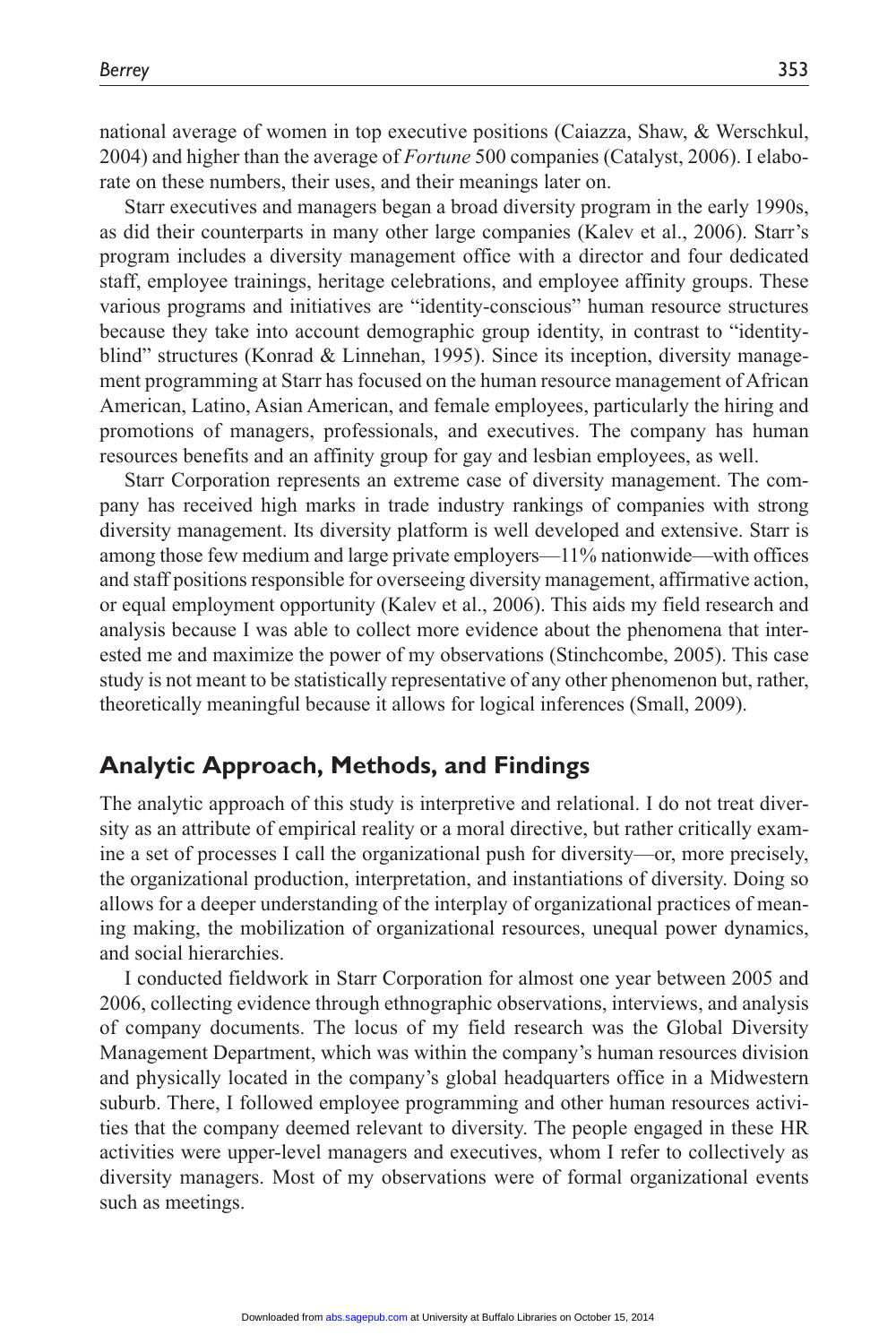I conducted a total of 30 semistructured interviews with diversity managers as well as upper-level managers in multicultural marketing, recruiting, and charitable contributions. Of those interviewees, 14 were Black, 11 White, 4 Latino, and 1 Asian. In addition, 18 were female and 12 male. Notably, only 2 of the male interviewees were White, while half the females were White. Two interviewees were openly gay or lesbian. I had some contact with upper-level managers at sites other than the company headquarters and no contact with lower-level or unionized (nonexempt) employees.

My case study of diversity management at Starr is one of three in a larger project on the organizational push for diversity. The other cases for study are housing politics in a city neighborhood and affirmative action at a public university (Berrey, 2013).

#### *Diversity Efforts in a Large Corporation*

Diversity managers at Starr try to diminish gender and racial boundaries by socially constructing and pursuing an idealized workplace reality. They present gender and race consciousness and the expression of cultural differences as preferable to homogeneity, conformity, and favoritism for White men. Moreover, they define commonplace practices that might seem, at face value, neutral as in fact unfairly biased against female and racial minority employees. Such alternative conceptions of gender, race, workplace relations, and career development and corollary strategies of action are meant to counter unfair or undesirable workplace conditions. At the same time, diversity managers rely on and reinforce a class hierarchy—a hierarchy defined by job title, responsibilities, authority, and compensation.

As the remainder of this article shows, Starr diversity managers operationalize cultural ideas of diversity and equality through the design, scope, and implementation of diversity initiatives. The article demonstrates how such ideas manifest in the company's public relations rhetoric, its pragmatic descriptions of the workforce, its statistics on gender and racial representation, and its professionalization activities such as the Women's Summit.

Diversity managers engage in this boundary-diminishing work within the context of a well-established institutional order of managerial capitalism (Thornton, Ocasio, & Lounsbury, 2012). The cultural symbols and ideologies and the material practices of diversity management are organized around a corporate logic. Diversity management treats the market position of the firm as the utmost basis of legitimacy. Diversity discourses, initiatives, and activities present top management as the prime authority, and they glorify that authority. The notions and strategies of upward mobility supported through diversity management define people according to their bureaucratic roles in the firm, differentiated by their status within the occupational hierarchy. Likewise, employees who participate in diversity initiatives are encouraged to define their identities in line with the corporation's demands, values and ideology of meritocracy.

The tropes and problem formulations popular in corporate workplaces, too, are pervasive in diversity management. When I asked diversity managers about "challenges" in diversity management, they responded by talking, instead, about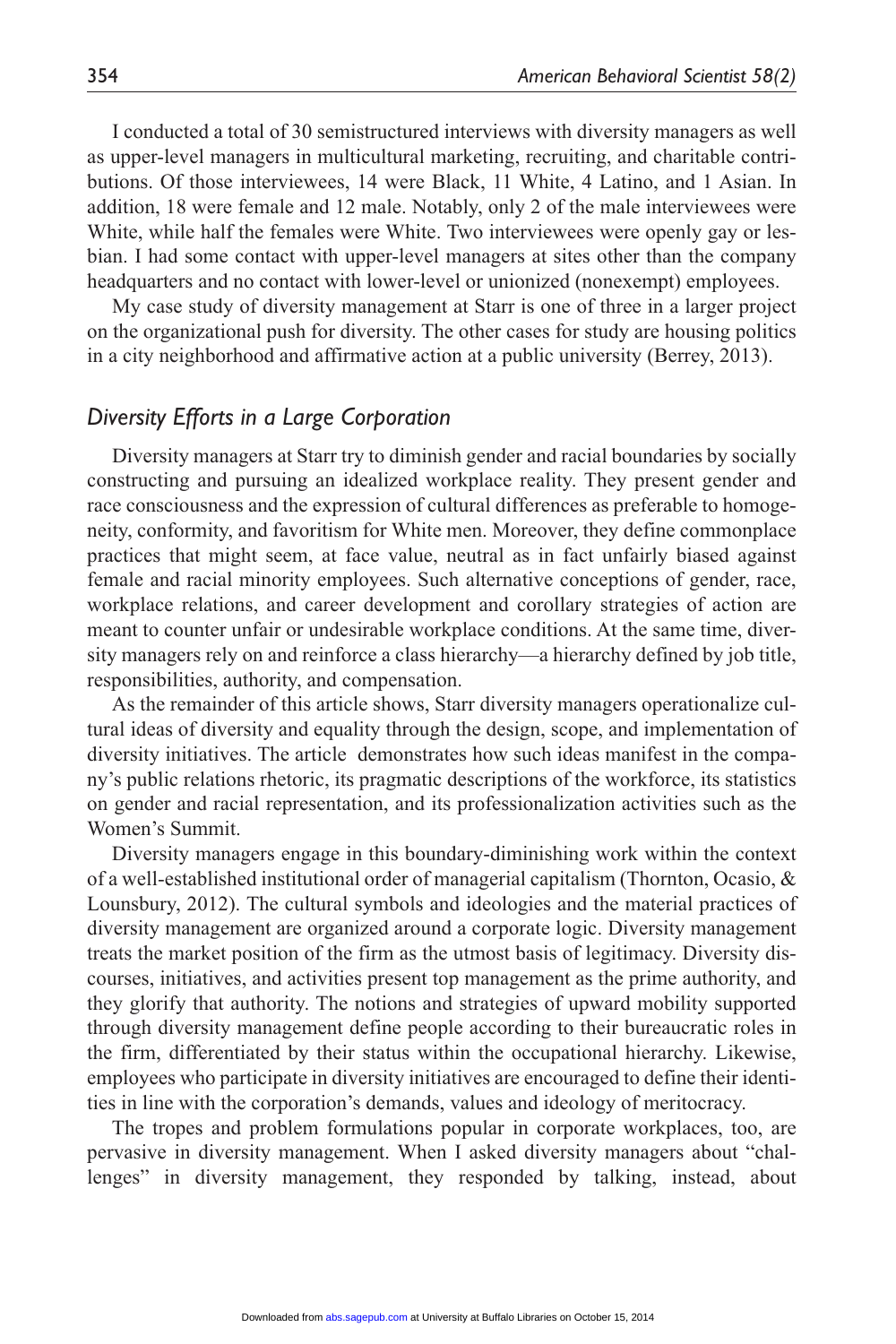"opportunities." They reiterated this same positive, aspirational tone when referring to the ideal at the center of their work: diversity.

#### *Diversity as Ideal and Empirical Description*

When people visit Starr Corporation's public web site, they can click through the section on Culture to get to the Diversity page. The text there begins with a Diversity Vision: Starr strives to become the top U.S. company capable of "attracting, developing and retaining the highest caliber talent" and "leveraging that talent" to accomplish "superior business results." Such statements are premised on the aspirational ideal of diversity. At Starr, this ideal appears in the forms of web site content, symbolism and logos, the names of programs and offices, mission statements, executives' speeches and press releases, and employees' everyday talk. One of the employee quotes on the Diversity page says, "We approach diversity with the same energy and drive that we devote to all our corporate beliefs." A company diversity logo depicts different colored hands holding up the planet Earth together.

In such public relations discourse, diversity is an aspirational, normative principle. The company extols the peaceful coexistence, unity, and productive cooperation of heterogeneous groups (see also Berrey, 2013). "Diversity" symbolically amplifies (cf. Roscigno, 2011) such coexistence, idealizing it as a higher end. Furthermore, such discourse indicates that the organization needs to actively facilitate diversity and inclusion. When I asked the executive vice president of global human resources, Tony, a White man nearing retirement, what diversity meant, he told me,

Embracing all people irrespective of either those direct things such as race, gender, religion, things that you see, and those that you don't see, how they think, how they behave, their culture. So it's just making sure that you're giving everybody an equal opportunity, irrespective of their background or individual styles.

In diversity management at Starr, diversity also is a description of empirical reality. That empirical reality must be defined. The very term diversity is referentially ambiguous while, at once, it is othered—at Starr, it is racialized, gendered, and perhaps associated with sexual orientation and other social status differences. Its precise meanings depend on the social location of the speaker and their objectives, the audiences, and context. Diversity can refer to a mix of people or groups who differ in many unspecified ways, such as Tony's list of somehow analogous differences. It might include ethnicity, nationality, age, educational background, and other attributes as well as personal predilections such as viewpoint and taste (see also Edelman et al., 2001).

Yet, in the design and scope of Starr's organizational programming—beyond the public relations discourse of vision statements—diversity has a narrower definition. It typically means a few minority groups: people of color, women, and (much less consistently) gays and lesbians. The Diversity web page lists the company's 10 employee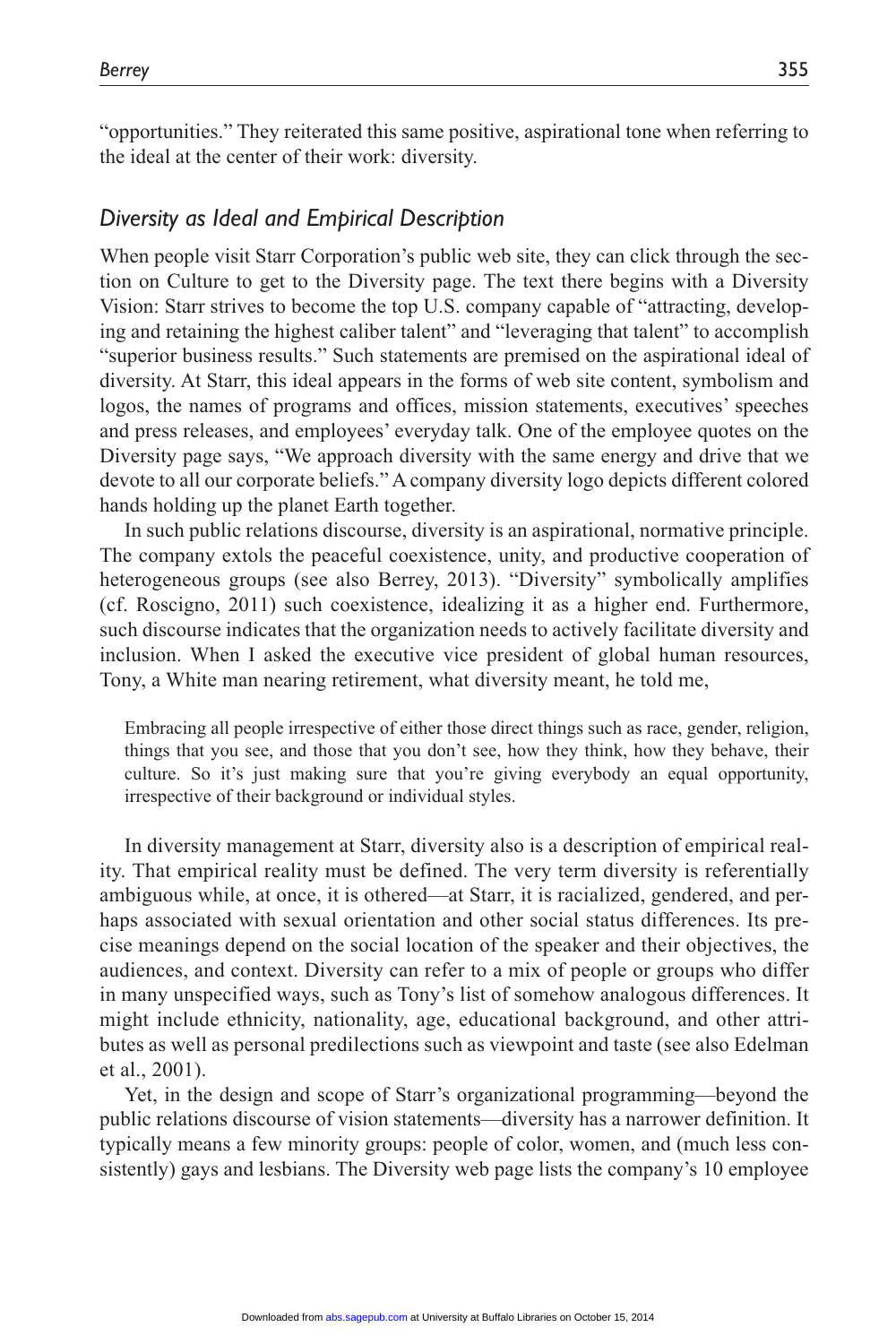affinity groups, which include Women in Operations, the Black Sales Group, and the Rainbow Group.

#### *Who Counts and Who Doesn't?*

Starr Corporation collects internal data on the racial and gender composition of its workforce and produces reports on these data, and these diversity reports define who matters for diversity management. Produced quarterly and annually, the diversity reports define diversity as high-status women and people of color: those in the top third of the workforce as defined by their pay, benefits, and title. Technically, the data are on employees classified as exempt, meaning that they are administrators, professionals, managers, or executives who received annual salaries greater than \$23,600 (in 2005) and were neither unionized nor paid hourly.3 In 2005, 33% of Starr's U.S. workforce was classified exempt.

Starr's diversity reports show the representation of exempt female and racial minority U.S. employees as well as trends in their hiring, promotions, and annualized turnover. The reports further break down the metrics by corporate function, and they spotlight those functions with highest and lowest outcomes. Figure 1 is an excerpt of Starr's diversity report for the second quarter of 2005. As shown there, 73% of exempt employees in marketing resources were women, which was high in comparison to other company functions, while 25.9% of those in sales were women, at the low end.

Starr's diversity reporting is altogether separate from its reporting on affirmative action, which is required under federal regulations. The diversity reports define gender and race in much the same way as the U.S. federal government has defined them for equal employee opportunity purposes since the 1970s. The metrics duplicate the overriding concern in federal affirmative action programs with the numerical representation of anonymous minorities (Skrentny, 2002). Women and racial minorities are treated as distinct. Individuals are categorized into one of three major racial groups— African Americans, Hispanics, and Asians—and aggregated as "people of color."

Notably, the diversity reports do not track majority groups: men and White people. Furthermore, they do not include the bottom two thirds of the occupational hierarchy—the nonexempt employees who are either unionized (about a third of the workforce) or paid hourly (the remainder of employees). Diversity, in this context, is not the people who drive trucks, pack boxes on the factory floor, or clean bathrooms.

The diversity reports also provide a measure of disparity at the company: the percentage of women or people of color in the most elite banded positions compared to those in all exempt positions. Banded employees—vice presidents, directors, and senior executives—receive stock options as part of their compensation. They are categorized from I to A salary grades, collectively labeled "SG I+." As shown in Figure 1, the function with the greatest disparity in racial minority representation was research and development, with people of color composing 11.7% of the upper management compared to 22.1% of the exempt employees. This measure of disparity captures, quantitatively, the glass ceiling.

Starr's work of tracking internal demographics, especially in such a nuanced and fine-grained way, is considered a corporate "best practice" in the diversity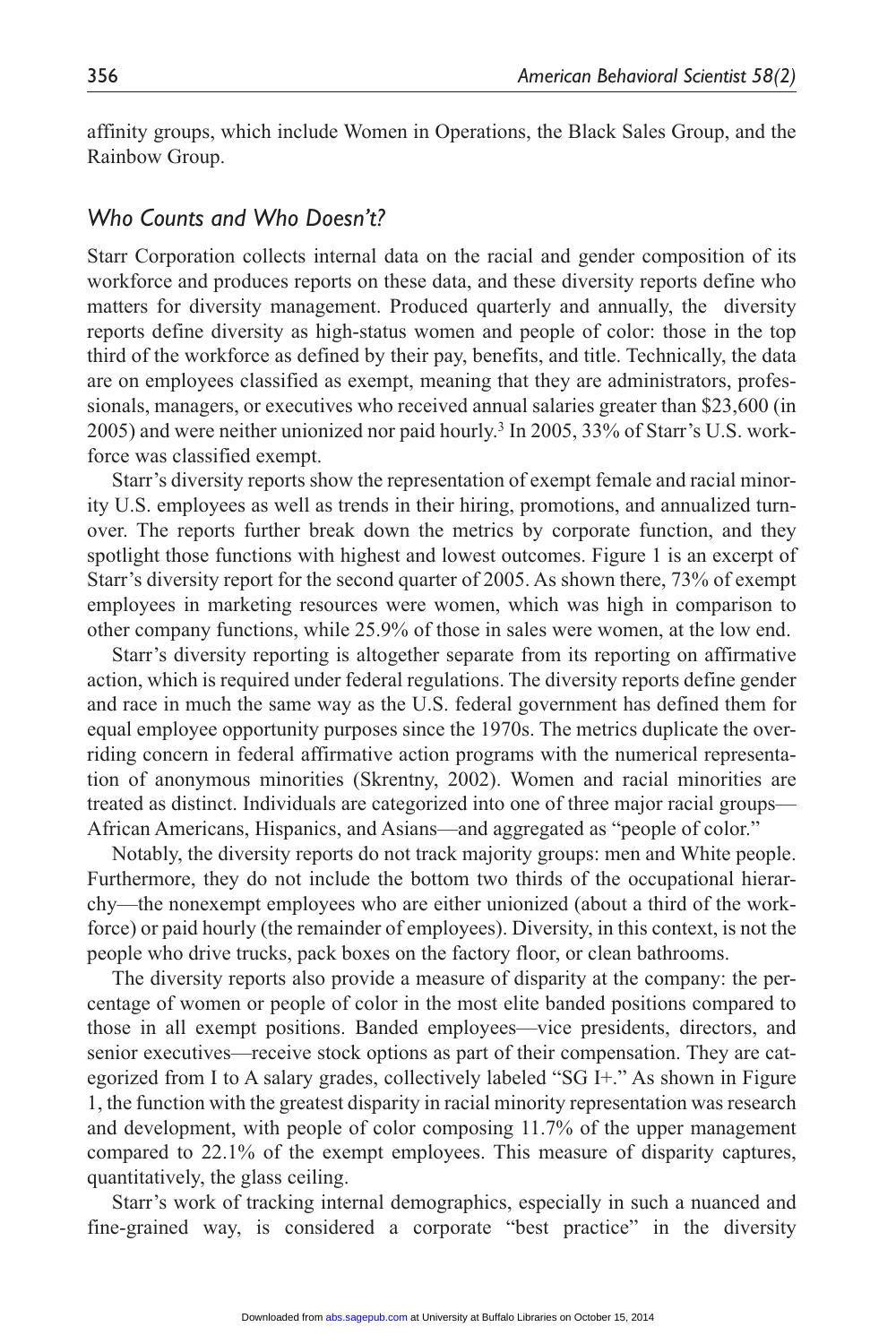| <b>Hiring</b><br><b>Promotions</b> | <b>TRENDS</b><br><b>Representation</b><br><b>Annualized Turnover</b>                                                   | <b>WOMEN</b>                           | <b>POC</b><br>٠<br>٠<br>٠<br>٠<br>٠<br>٠<br>٠ |              | 2005 2 <sup>nd</sup> Quarter<br><b>Diversity Results, Total Starr</b><br><b>U.S. Exempt Population</b>                                                                                                                      |       |                       |
|------------------------------------|------------------------------------------------------------------------------------------------------------------------|----------------------------------------|-----------------------------------------------|--------------|-----------------------------------------------------------------------------------------------------------------------------------------------------------------------------------------------------------------------------|-------|-----------------------|
|                                    |                                                                                                                        |                                        |                                               |              | <b>REPRESENTATION</b> -slight increase for women and people of color                                                                                                                                                        |       |                       |
| o<br>o.                            | <b>Functions with Highest Representation</b>                                                                           |                                        |                                               |              | Women - Overall representation increased from 34.1% in 2004 to 34.8% in Q2 2005<br>People of Color - Overall representation increased from 17.8% in 2004 to 18.0% in Q2 2005<br><b>Functions with Lowest Representation</b> |       |                       |
| Function                           |                                                                                                                        |                                        | Percent                                       |              | Function                                                                                                                                                                                                                    |       | Percent               |
|                                    |                                                                                                                        | Marketing Resources<br>Human Resources |                                               |              | Sales                                                                                                                                                                                                                       |       | 25.9%                 |
| <b>WOMEN</b>                       |                                                                                                                        |                                        |                                               | <b>WOMEN</b> | Operations                                                                                                                                                                                                                  |       | 31.8%                 |
|                                    | Legal                                                                                                                  |                                        |                                               |              | <b>Support Services</b>                                                                                                                                                                                                     |       | 34.5%                 |
|                                    | Legal                                                                                                                  | Marketing                              |                                               |              | Support Services                                                                                                                                                                                                            |       | 12.7%                 |
| POC.                               |                                                                                                                        |                                        |                                               | POC.         | Sales                                                                                                                                                                                                                       |       | 13.8%                 |
|                                    |                                                                                                                        | Human Resources                        |                                               |              | <b>Marketing Resources</b>                                                                                                                                                                                                  |       | 16.4%                 |
|                                    | <b>Functions with least Disparity</b><br>(Between representation of women at SGI vs. overall exempt<br>representation) |                                        | Overall                                       |              | <b>Functions with most Disparity</b><br>(Between representation of women at SGI vs. overall exempt<br>representation)                                                                                                       |       | Overall               |
| <b>WOMEN</b>                       | <b>Function</b>                                                                                                        | $SGI +$                                | Representation                                |              | Function                                                                                                                                                                                                                    |       | SG I + Representation |
|                                    | Marketing                                                                                                              | 50.2%                                  | 54.3%                                         |              | Research & Development 25.0%                                                                                                                                                                                                |       | 46.4%                 |
|                                    | <b>Information Systems</b>                                                                                             | 30.0%                                  | 36.4%                                         | <b>WOMEN</b> | <b>Human Resources</b>                                                                                                                                                                                                      | 42.9% | 63.1%                 |
|                                    | <b>Support Services</b>                                                                                                | 27.3%                                  | 34.5%                                         |              | Finance                                                                                                                                                                                                                     | 31.1% | 50.0%                 |
|                                    |                                                                                                                        | 20.5%                                  | 22.6%                                         |              | Research & Development 11.7%                                                                                                                                                                                                |       | 22.1%                 |
|                                    | Human Resources                                                                                                        |                                        |                                               | POC          |                                                                                                                                                                                                                             |       |                       |
| POC                                | Legal                                                                                                                  | 23.3%                                  | 25.4%                                         |              | Operations                                                                                                                                                                                                                  | 9.9%  | 20.0%                 |

**Figure 1.** Excerpt from internal Starr diversity report.

management industry, and Starr managers see it as such.4 Their core responsibilities include compiling and analyzing the metrics and using them to set program priorities. One of the Diversity Department's most important activities is to produce aggregate reports for the company's senior executives.

The diversity reports symbolically indicate who counts in diversity management. When Starr executives and managers reference the numbers of "diverse" employees at the company, they typically mean exempt women and people of color—as if the exempt workforce *is* the workforce (or, at least the workforce that matters). For example, Starr's publicly available information sometimes misrepresents the workforce this way. In 2005, the company's web site stated, "Out of Starr's employee population in North America, 18% or 1 out of every 5 Starr employees is a person of color." This is incorrect; it is actually a measure of the exempt workforce. The correct figure is closer to 26%.

The diversity reports also establish, symbolically, priorities for action. Company executives and managers reference the metrics to signal concern with numerical representation in the upmost tiers of the company. When the company's CEO, a White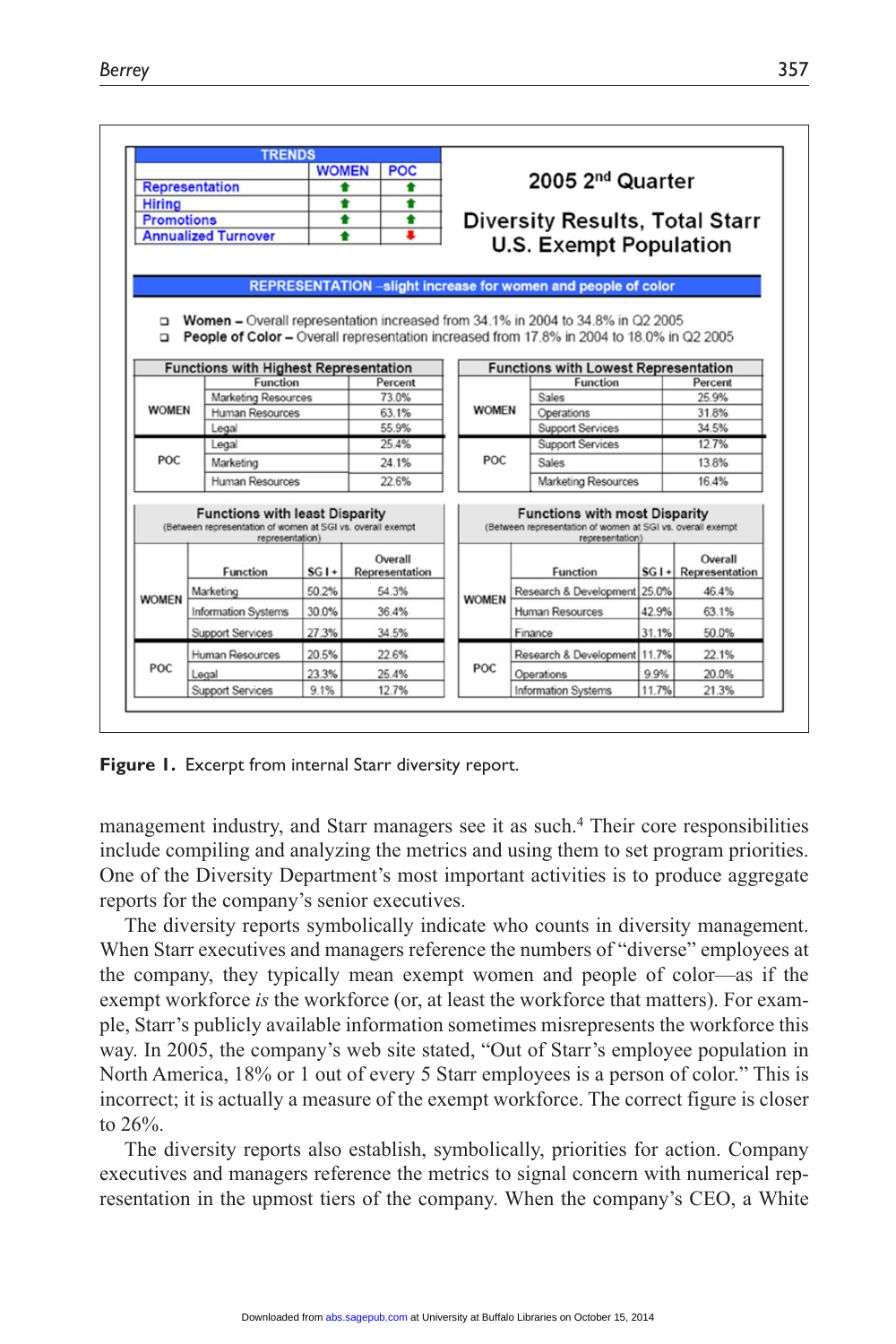middle-aged man known to be fastidious and intimidating, spoke at the Women's Summit, he said, "We're four women out of 14. If you want to know, I think that's not enough. . . . We only have one non-American and also one person of color. We don't have enough."<sup>5</sup>

Diversity managers also use the diversity metrics to guide their work—or at least they indicate that they are doing as much. At their internal meetings, these managers have lengthy discussions about the diversity metrics for their functions. In one meeting, Susan, an African American associate director of HR, explained the demographics of employees who worked in finance: "In terms of our diversity numbers, at the top there are very few women and virtually no people of color." She later went on to say how she was using that information as a basis of an HR strategy, "We broke down the Diversity Report to bands and salary grades to see where our feeder pools were [within the company, for the most senior positions], and there wasn't much there, either. So, we've focused on recruiting experienced women and people of color [from outside the company]."

The diversity reports construct the meaning of workplace inequality by quantifying identity-conscious categories. The quantification of race and gender designates those categories as objective and important (Porter, 1996).<sup>6</sup> The value of those categories is relative, expressed in relation to something else (Espeland & Stevens, 1998, p. 324). The reports mark some valued categories explicitly. The disparity measures set up an obvious comparison between banded and exempt employees, with top management prioritized. Other values communicated through the reports are implicit: exempt employees over nonexempt employees. Other values are altogether absent. The reports do not include categories for men or White people, so they do not compare dominant and nondominant groups.

The reports codify class status as an acceptable measure of social progress and high-status women of color and racial groups as worthy of organizational attention. The measures in the diversity reports are a crucial way that diversity managers formalize egalitarian relations—as symbolic boundaries—and make them part of official organizational practice. With these measures, the reports define inequality as the underrepresentation of high-status members of a minority group. Inequality is the disadvantage experienced by minority group members rather than, say, privilege enjoyed by majority groups.

This same definition of diversity is evident in the design and scope of other diversity initiatives, events, and affinity group activities at Starr. The Women's Summit and other large company diversity conferences are for exempt women and employees of color. The employee affinity groups typically meet and host panels and other events during work hours, when most hourly and unionized workers are not able to attend. Exempt employees are required to attend the company's introductory diversity training, which is a half-day class. Managers told me that nonexempt employees participate in diversity trainings and affinity groups at some plants and field offices, but this is not company policy. In sum, only occasionally, and not consistently, does diversity programming reach nonexempt, nonunionized employees. I consider the possible implications of this exclusion in the discussion. Before then, I show the class bias of the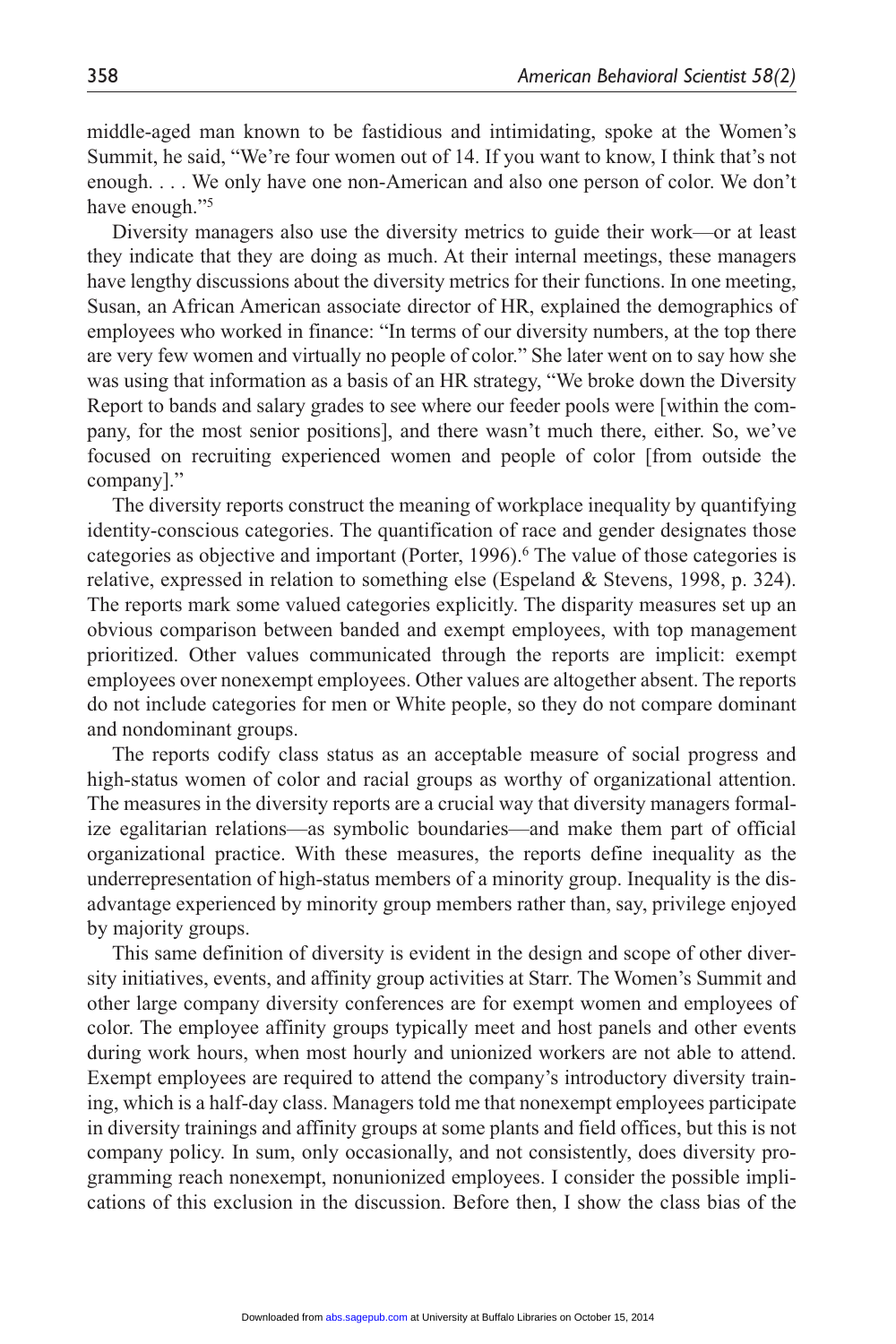assumptions that undergird a the company's diversity professionalization activites. These activities rest on a managerial model of individual empowerment. According to such a model, managers minimize workplace inequality by providing high-achieving female and racial minority employees with opportunities to develop their personal skills.

### *A Model of Individual Empowerment for "Promotables"*

Exempt women and people of color at Starr who hope to improve their experience at work or further their career can get involved in one of the company's affinity groups. Through an affinity group, they can attend monthly receptions and social mixers, receive email updates with professionalization tips, and attend events such as a Power Breakfast or Lunch-n-Learn with other affinity group members. They also might take on a leadership role in the group as, say, treasurer.

The express objective of the affinity groups is to support women, people of color, and lesbian, gay, bisexual, and transgender (LGBT) employees. Company leaders point to the affinity groups as the crown jewels of their diversity management platform, describing them as the "drivers of diversity" at Starr. In interviews and at company meetings, diversity managers characterized the affinity groups' goals as providing employees with career coaching and mentoring, a sense of community, and resources for developing their leadership skills. One affinity group leader told me that her group, the Women's Sales Group, helps its members understand, "How do you play the game that's called Starr Corporation?" This emphasis on professional development is not unique to Starr's diversity management programs. The company has extensive resources for employee professional development and is recognized internationally as a great employer for career management.

Many of the affinity group activities center on self-help themes. One workshop organized by the Asian American Employee Group was a 2-day class called Successful Communication. The first day covered obstacles that Asian Americans confront when trying to communicate—their upbringing, religion, values, customs, and stereotypes that they themselves and others may have adopted. On the second day, participants were video- and audio-taped and then analyzed their own performance. According to Greg, a leader of that affinity group, the goal was to help Asian American employees counter popular stereotypes about their abilities:

I sit in meetings where I know that if I am quiet too long, people will marginalize my role in the meeting. So as a male, as an Asian male . . . sometimes you almost just have to just overcompensate. I kind of walk in and just say, "Hey, you know I'm a player in this room. Let me give my opinion." Otherwise you're pushed aside pretty quickly.

The understood objective of Successful Communication and other similar professionalization activities is to help employees find greater satisfaction in their jobs, make desirable lateral moves, and advance to positions with more power and higher compensation. The activities are supposed to provide employees with tools to better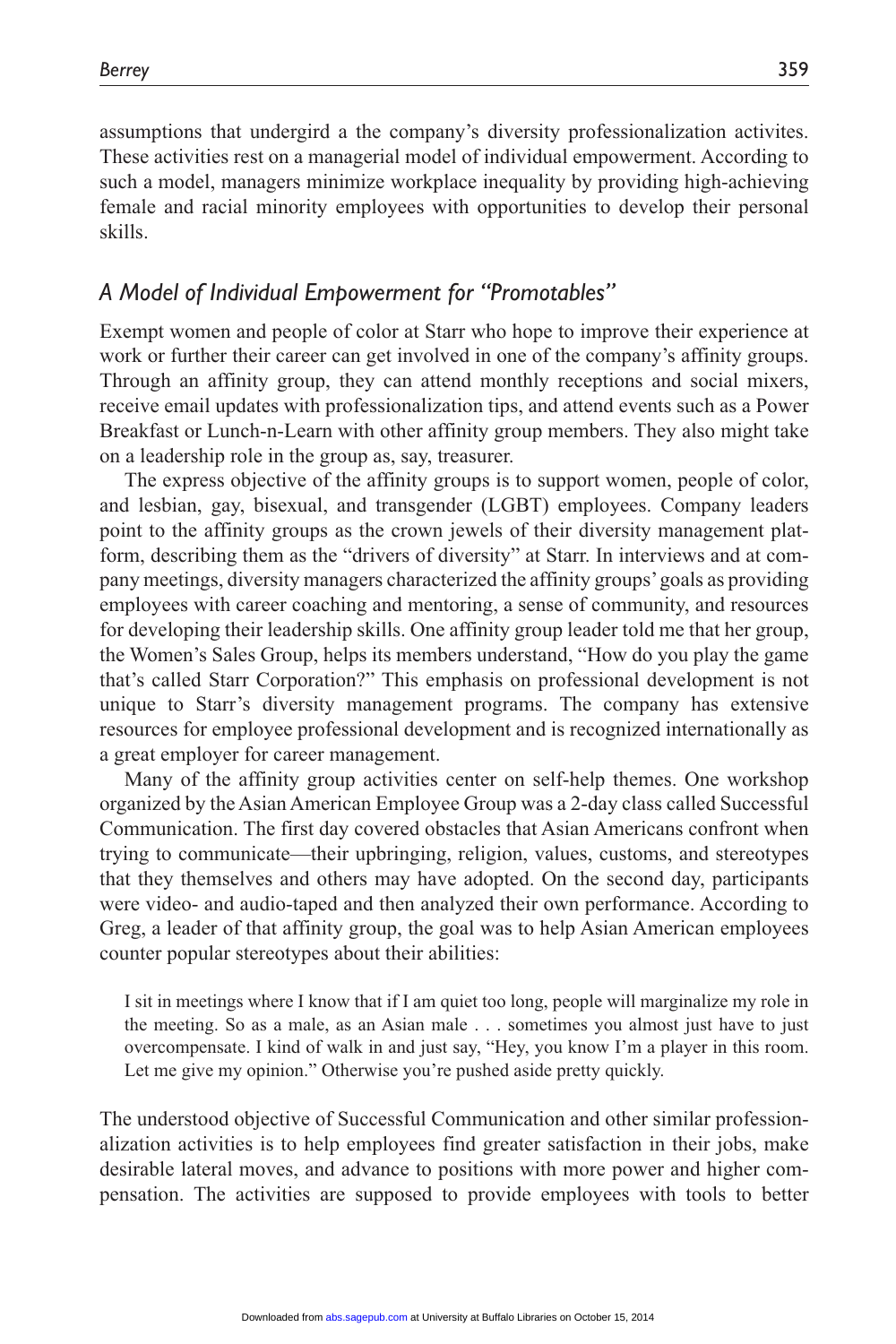understand themselves and their own limitations in order to grow—themes that Allison raised in her talk at the Women's Summit on chameleons, parrots, and "The True You"—and to better perform.

The Diversity Department also organizes Global Diversity Learning and Growth Seminars, which are specialized professionalization trainings for women and employees of color. Most of the internal seminars are run by an outside firm, and they can vary in cost from no charge to \$1,300 to more than \$3,000 for ones hosted by other organizations. Both the affinity groups and the functional units help to identify seminar participants and pay some portion of the cost of the seminar.

One especially popular diversity seminar series offered through Starr is called Efficacy. Starr contracts with a consulting firm to run it. Efficacy for Women and Efficacy for Professionals of Color focus centrally on individual empowerment and self-actualization. Donna, an African American woman who was one of the consultants, described Efficacy during her talk at the Women's Summit. Just after Donna began, a White woman from Starr who appeared to be a senior manager, jumped in to praise the seminar: "The most important thing you learn in Efficacy is what holds yourself back. It's a chance to be frank. Different cultures have different learning styles, but those can become an obstacle." The main message, she said, is, "It's not the stimulus, it's the response." Donna agreed: "That's exactly it." She showed a slide with the same statement: "It's not the stimulus, it's the response." Donna explained, "You can decide whether you're going to be reactive or angry" or clear-headed and proactive. "And figure out which way will serve you better." At other meetings and in interviews, diversity managers at Starr praised Efficacy and repeated this saying.

According to Starr diversity managers, workshops organized around self-empowerment themes are popular among so-called diverse employees. The chair of the African-American Group recounted for me what she heard from African American employees about the affinity group events they liked best:

"Can I go to something where I'm going to learn to make me a better person?" "Can I go to something that's going to help me figure out this big and complex organization, or it's going to let me in on a secret that everybody else knows, on how to be successful, because I must be missing one." I do think African Americans like myself sometimes feel like there's this secret communication going on between everybody else and I'm kind of left out of it, so can I meet with other African Americans to learn, you know, what's going on behind the closed doors and the secret communications that I might not be a part of. It's those types of sessions that will draw the most people.

The Successful Communication workshop, Efficacy seminars, and other professionalization initiatives attempt to counter what Sturm (2001) describes as second-generation employment discrimination, which is distinct from violations of civil rights laws and rules. These trainings focus on exclusion that results from bias in patterns of interaction, norms, networking, and evaluation.

Through these professionalization initiatives, the company supports a managerial model of individual empowerment for exempt women and people of color. In this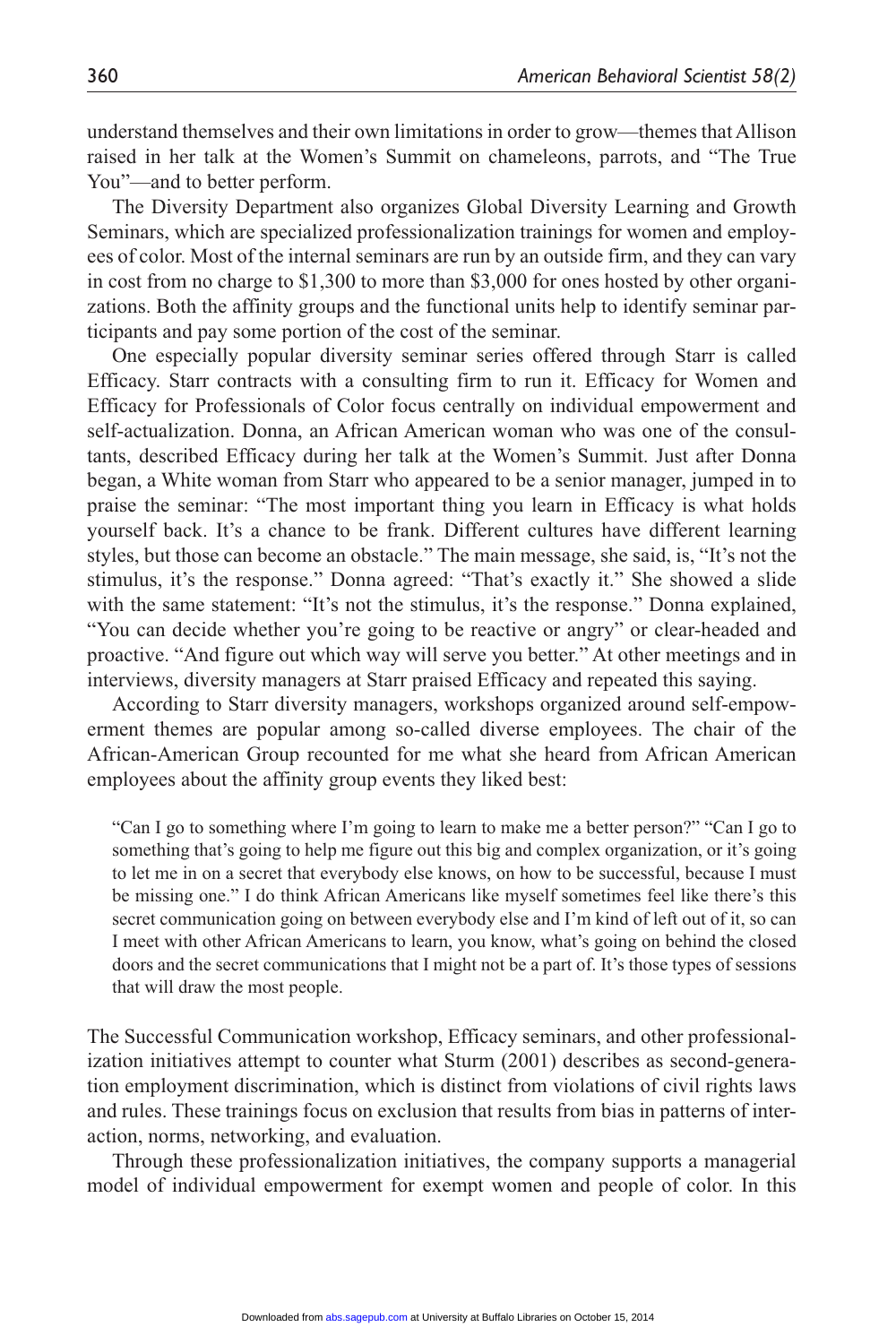model, diversity managers facilitate the career success of so-called diverse employees by exposing them to resources, knowledge, tools of self-understanding, and relationships.

The empowerment model is best suited for high-status employees—managers, professionals, and executives. Those who enroll in Successful Communication, Efficacy, and other professionalization seminars are typically at a high salary grade but not in top management. Faith, a White woman who was the manager for diversity and staffing for global supply chain, characterized the individuals she sends to these expensive professional development trainings: "We train an elite group of people, you know, the people who are promotables and people who are high potentials." Likewise, the content of self-help professionalization activities addresses the career concerns of this population.

In general, the diversity managers and executives recognize that diversity management is not simply a matter of women and racial minorities adjusting their attitudes and behaviors. They reiterate the importance of a senior leadership committed to diversity, as is the creed in the trade literature on best practices. Diversity advisors and affinity group leaders regularly complain of midlevel (presumptively White) managers who do not understand or appreciate diversity. During a meeting of diversity managers, Melissa, an African American woman who was the director of global diversity, acknowledged the limits of an individual empowerment approach: "Efficacy emphasizes the theme of effecting positive change and taking control. . . . People may come out of that feeling very empowered, but they still feel they do not get their managers' support." At the end of my study, the Diversity Department announced it was adding new Efficacy seminars—Efficacy for Men and Efficacy for Management and Reinforcement. And the professionalization activities are not solely an individualistic strategy—they are not governed, exactly, by a sink-or-swim philosophy. In addition, the content of those activities commonly recognizes that the corporate workplace can be intolerant or insensitive to people of color, as Allison mentioned at the Women's Summit.

Nonetheless, the company relies heavily on professionalization activities tailored to so-called diverse employees. In so doing, it advances a managerial model that focuses on the self-actualization of the individual rather than, say, the modification of hiring managers' behaviors or legal penalties. These professionalization activities pose the empowerment of individuals, through skill development and savvy know-how, as a critical strategy for overcoming workplace obstacles.

#### *The Downward Trickle and "Upward Spiral" of Diversity at the Top*

When I asked diversity managers and executives why they focus on the upper echelons of the exempt workforce, they told me these jobs are the most important but least accessible to women and people of color. They said that focusing on those positions is the best, most efficient allocation of organizational resources. Jack, an African American HR executive who had been the company's director of diversity, explained to me,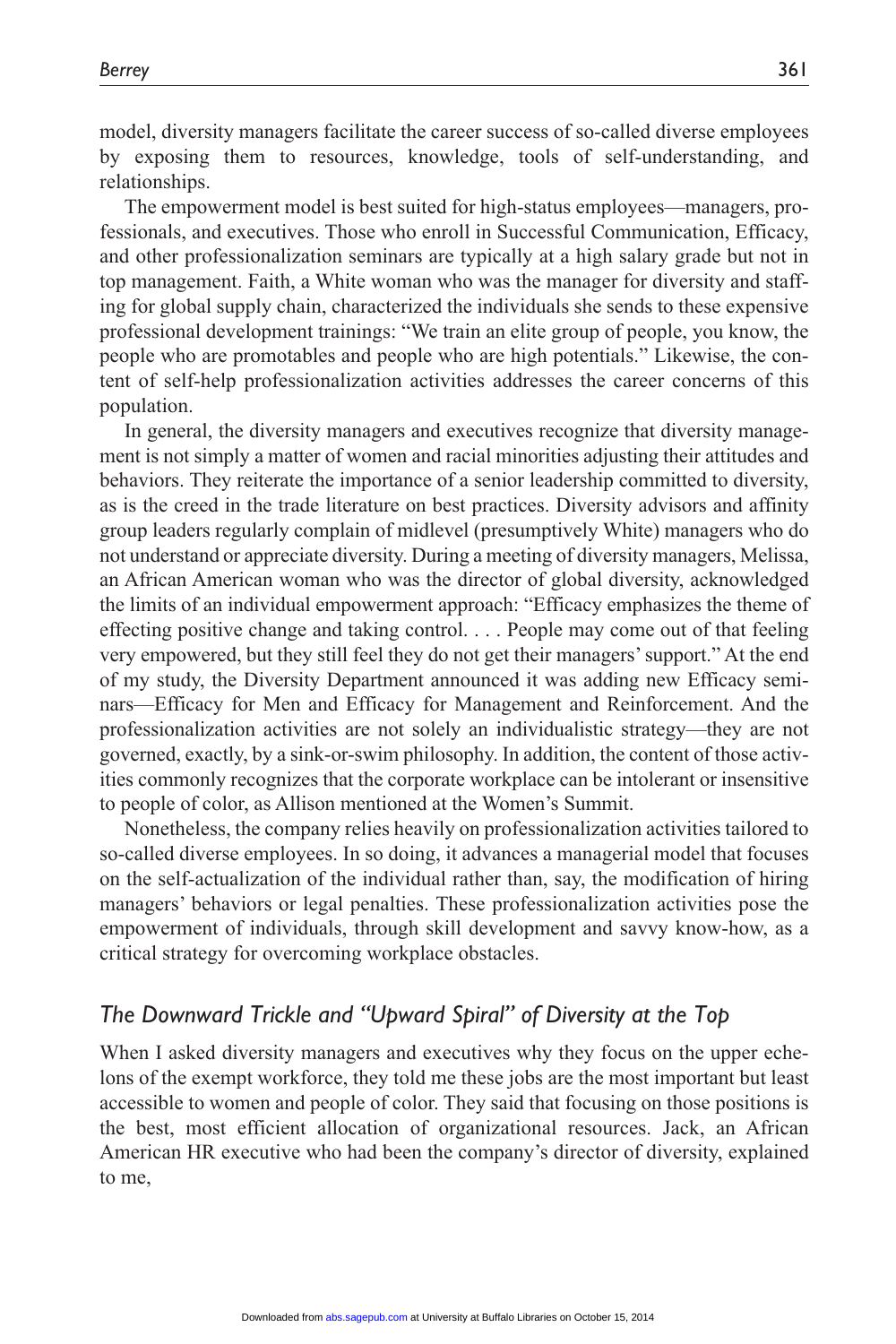[Exempt positions are] positions of power and influence in the organization and also decision making about hiring, promotion. . . . [Exempt women and people of color] bring a different perspective, which allows what? More woman and color, you would assume, to be hired. It certainly increases retention because woman and people of color at a lower level see there is a possibility. . . . So you create this upward spiral of success.

Likewise, when I asked Faith about who was targeted in diversity management, she explained to me, "When we are strengthening and building the pipeline of our senior leaders, it's really the White collar population [that] is the feeder pool that we are looking at." I asked Faith about blue-collar employees. "The qualifications are different and separate. . . . For the most part, those are folks who do not have advanced degrees and are not looking to move up to be a very senior level person within the organization." Those blue collar workers are, by definition, not promotables.

Regardless of whether Jack's explanations are accurate (the empirical data are mixed) or Faith's assessments of the pipeline are correct (likely true), the comments are revealing about the culture and scope of diversity management. In this model of social progress—of scaling the top of corporate hierarchy—nonexempt workers are not priorities and, at best, are seen as passive beneficiaries of what management does.

From the perspective of Jack, Faith, and other diversity managers at Starr, programming targeted to exempt women and people of color makes sense. Pragmatically, it is within their control; it is relatively easy to reach exempt women and people of color are who excel in their work compared to, say, White men who are not promoting those diverse employees or blue collar workers with high potential. Professionalization resources often are sought out by the very employees that managers hope to retain and promote. Furthermore, professionalization activities for women and people of color are more easily executed than strategies that seek to diminish the power of men or White people. These initiatives do not require diversity managers to contest the power of predominantly White male managers or executives by, for instance, asking those people to relinquish power over hiring decisions.

# **Discussion: Why Class Bias in Diversity Management Matters**

How might class exclusion in diversity management be consequential for nonexempt employees? While I was doing field research, I tried to learn more about nonexempt workers' experiences of diversity management, or lack thereof. I made many efforts through the Diversity Department to reach those employees. Every attempt failed. My simple initial request dumbfounded diversity managers because the lower status workers were so far outside their managerial purview of what was relevant.

There were many bureaucratic obstacles that exemplified (and, surely, exacerbated) the distance between the Diversity Department and nonexempt employees. The department staff members did not oversee nonexempt employees that they could easily refer me to. The associate director of diversity, Darnell, eventually put me in contact with a nonunionized hourly employee. Then I encountered a technological hurdle. With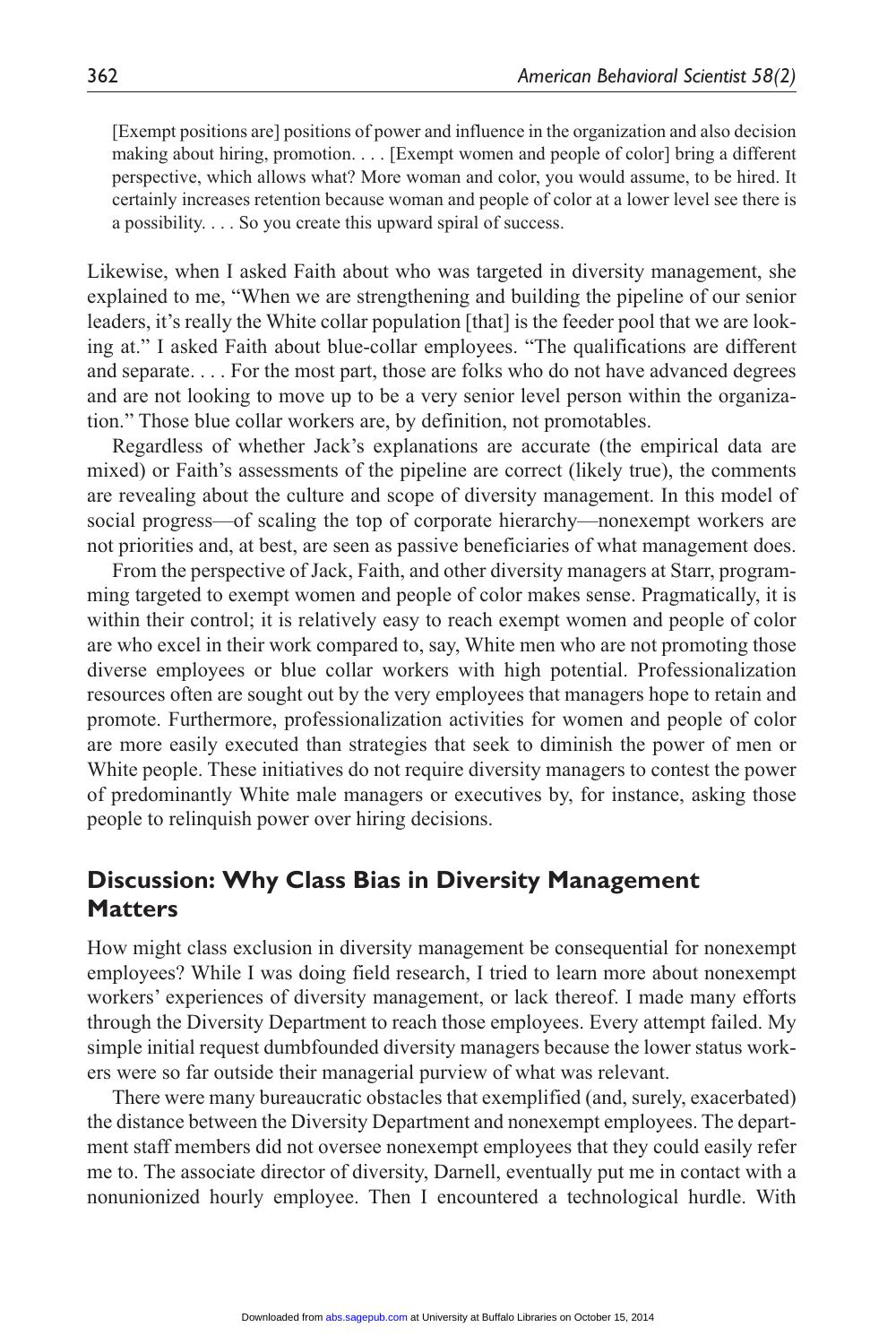exempt employees, I could easily schedule appointments through the shared calendar system on the company's intranet using the ID, password, email address, cubicle, and desktop computer the company had provided me. But Darnell's reference did not have an online calendar. I played phone tag with that person a number of times—mostly me calling him—and eventually I gave up. Daryl never found a unionized employee for me to interview. He explained to me that such an interview would be difficult to set up, anyway, because of the union rules—who would cover that person's shift or pay for lost time? I gradually realized that I would need to conduct an entirely separate study to understand nonexempt workers.

Because of my limited research access, I can only speculate about the implications of diversity management's class bias for Starr nonexempt female, racial minority, and LGBT employees. From the existing research, we know that diversity management interventions, at their best, can make workplaces more equitable (for reviews, see Kim, Kalev, & Dobbin, 2012; Kulik & Roberson, 2008a, 2008b). They do so by providing instrumental career opportunities and socioemotional support that translate into access to more powerful jobs and greater job satisfaction for employees who are not White or male. Diversity task forces and offices, mentoring programs, and tailored recruitment can bring women and people of color into management (Dobbin, Kalev, & Kelly, 2007; Kalev et al., 2006). Now, nonexempt Starr employees—regardless of their racial or gender status—are not normally cultivated for management positions; this is an issue of economic inequality that top-down diversity management largely ignores. However, without diversity interventions, nonexempt females and people of color also might have fewer opportunities than their White and male counterparts to make (slightly more realistic) moves up into *nonmanagement exempt* positions or make desirable lateral moves.

It is likely that nonexempt female, racial minority, and LGBT workers miss out on the cognitive and emotional benefits that I observed among my research participants and that have been identified by other researchers (see Kulik & Roberson, 2008a, 2008b). Those benefits include information about the organization, knowledge of other groups, feelings of empowerment, and socialization that exempt employees can gain from trainings, affinity group activities, and mentoring. Without employee affinity groups, a gay White man who drives trucks for the company might miss out on the feelings of community and connectedness that come from building supportive relationships with other LGBT employees. Conversely, he may feel a greater sense of isolation and disconnection from the organization than his White, male, and straight counterparts. Without mentoring programs, a Black female administrative assistant might miss chances to expand her networks to include people unlike herself, who likely have more power within the organization. Without either affinity groups or mentoring, that trucker and the administrative assistant may be more likely to quit the organization, to be dissatisfied, or to remain stuck in the same positions. If we are to believe the claims of diversity management consultants, lower-level workers also may miss out on other benefits of diversity interventions, from decreases in pay disparities to fewer hate incidents.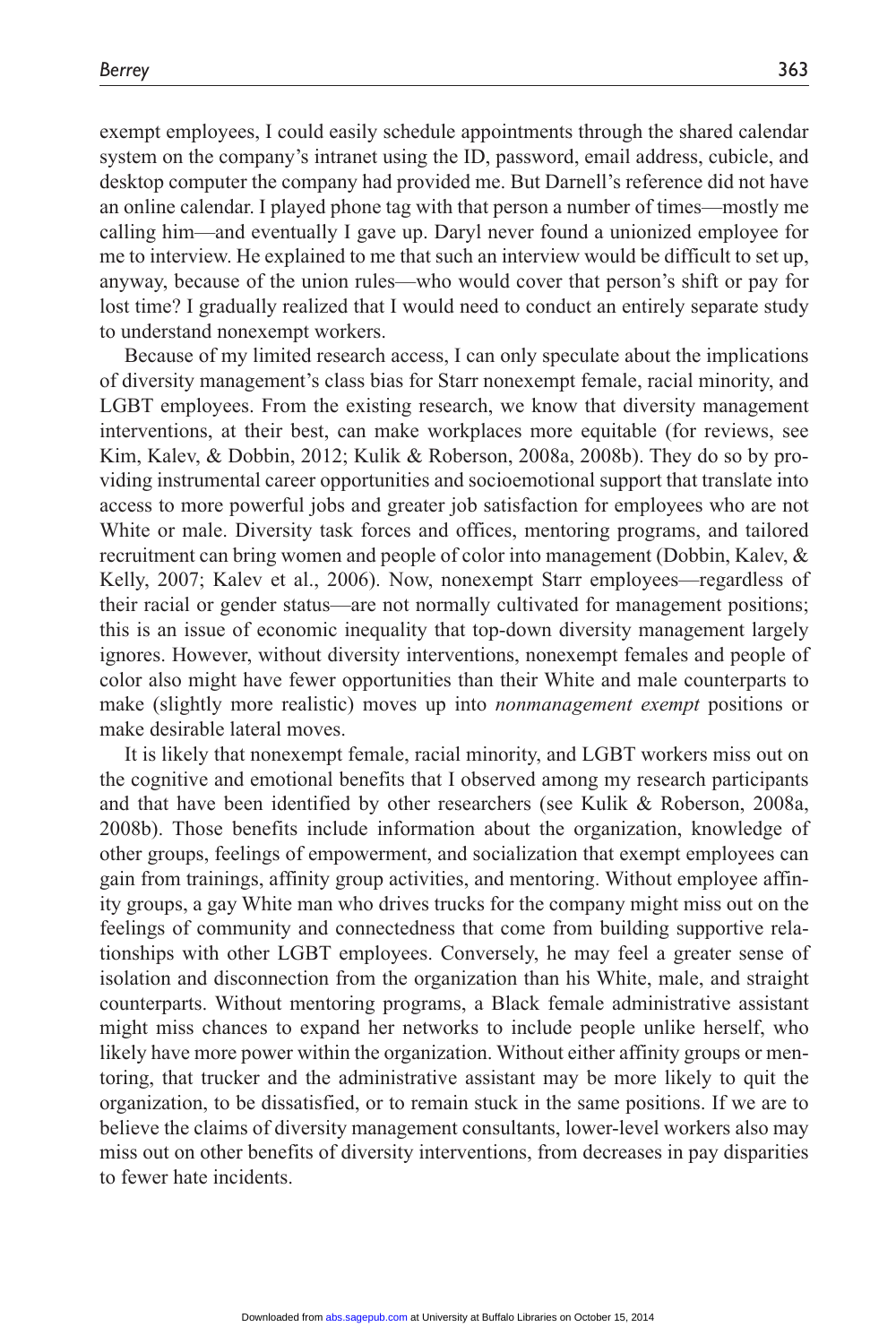These speculations, of course, presume that the demonstrated benefits of diversity interventions—such as expanding an individual's networks—would serve the needs of nonexempt underrepresented employees as they do exempt workers.

I heard from the leaders of the affinity groups that their positions as group leaders provide them unique opportunities to develop and display new skill sets and get exposed to people throughout the organization, hence improving their prospects of promotions of desirable career moves. Nonexempt underrepresented employees likely have fewer, if any, such opportunities. Furthermore, Starr's affinity groups provide a channel of communication between upper management and those they supervise. Without consistent access to affinity groups, nonexempt underrepresented employees have even less voice in the organization. As a result, upper management likely knows even less about their distinctive needs and is that much less likely to address those needs.

The class bias of diversity management could have implications for firms and labor markets as well. For instance, such bias might hurt company's economic performance, if findings from cross-sectional research—that a heterogeneous workforce is associated with greater sales revenues and relative profits (Herring, 2009)—hold true in longitudinal studies (Dobbin & Kalev, 2013).

This thought experiment raises deeper questions about structural problems of class inequality and hierarchy. Could diversity management even scale down? For example, would management really want unionized people of color employees to feel a greater sense of efficacy, which might strengthen union solidarity? Would management want to invest resources to help female cafeteria workers to move up the ranks, and, if so, where would they move? These issues extend beyond firms. Like civil rights mandates, corporate diversity management cleaves off class as a status of disadvantage. But both civil rights of nondiscrimination and government-mandated affirmative action have the often-unnoted advantage of applying to an organization's entire workforce. And industry insiders and many observers consider diversity management to be superior to state-regulated interventions and protections. With weak and diminishing state protections for workers and the rise of diversity management, with its façade of helping all employees, we see further retrenchment of a neoliberal order that treats lower-income people as of lesser value, irrelevant, and disposable.

#### **Conclusion**

This study of the culture of corporate diversity management shows how diversity management attempts to minimize gender and racial boundaries. Diversity management is, in part, a cultural effort to imagine and advocate for a diverse, inclusive workplace. It defines egalitarian relations at work through symbolic boundaries codified in organizational structures.

Specifically, diversity managers discursively redefine gender, race, social identities, and workplace relations according to a lofty ideal of diversity. They enumerate and track the representation of high-status women and people of color through diversity reports. And they organize professionalization activities that encourage the individual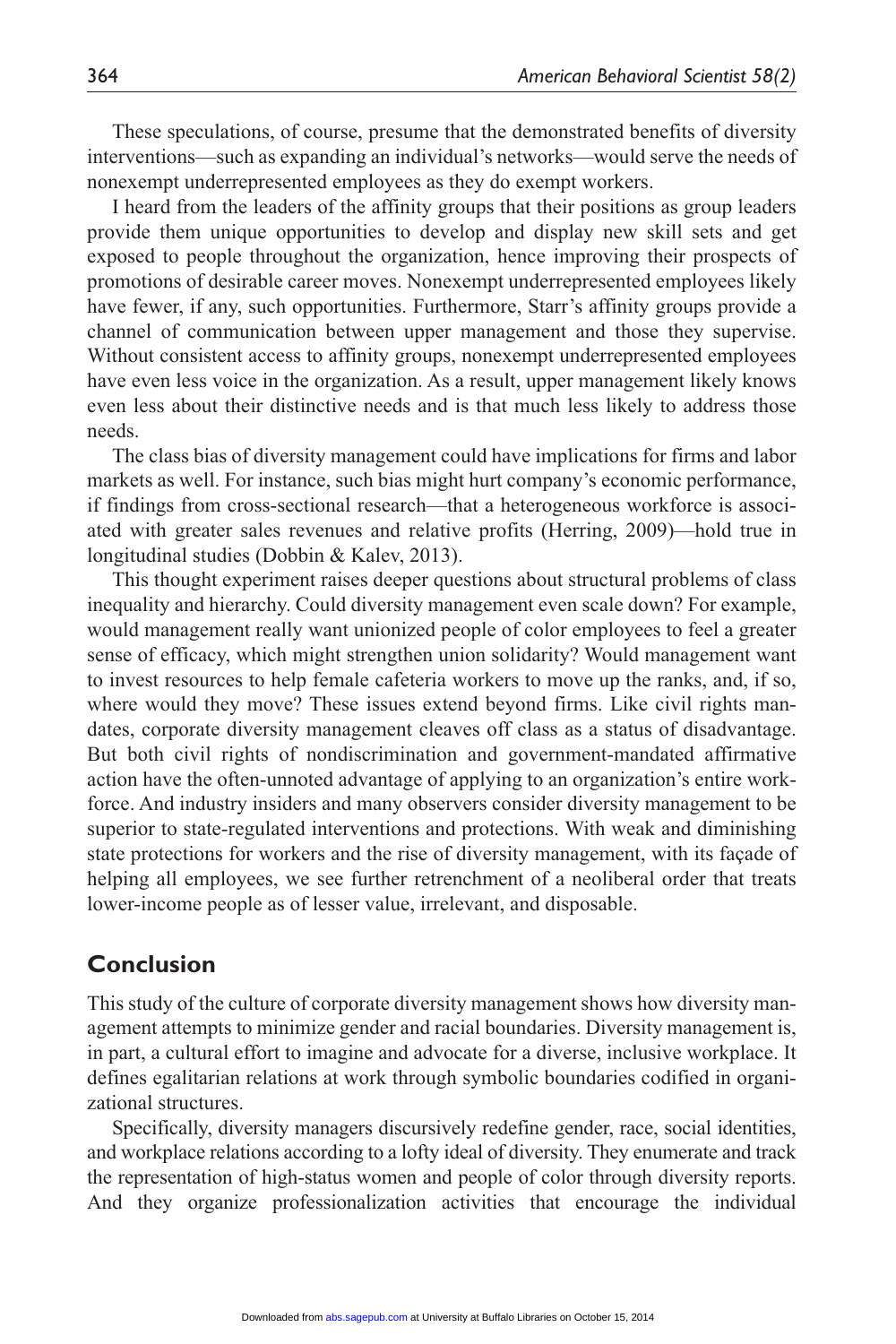empowerment of so-called diverse employees. In this class-biased managerial model, social progress is equated with scaling the top of the corporate ladder. Diversity management rests on a class-biased conception of social progress and equality, one that prioritizes the experience and upward mobility of high-status employees.

The findings forward the study of workplace inequality and, more generally, the relational study of meaning making in real-life institutional contexts. They provide new insights into four relevant sociological topics. The first of these is the social construction of workplace equality and inequality. Diversity management is premised on notions of inequality and progress. These constructs are defined according to corporate and managerial priorities such as employee performance and logics such as career success. No one at Starr describes diversity management as an antidote to "inequality." Rather, they characterize it as the opening of "opportunities."

Scholars would be well served to conceptualize workplace equality and inequality as not only unfair conditions but also cultural constructs. Organizational scholars should be mindful of pitfalls of unreflexively adopting the terminology, concepts, and measures of diversity managers and consultants. Much existing research focuses on high-level and midlevel employees. Such policy-relevant research is vitally important for addressing the core problem of access to glass ceiling jobs and has immediate relevance beyond academia. However, by duplicating the assumptions of those we study about how to define the problem of workplace inequality and its remedy, we easily duplicate their biases.

Second, this article points to ways that categorical inequalities may be minimized at work to make workplaces more egalitarian. Relational research shows that inequality rests on symbolic boundaries that categorize and degrade nondominant groups. The implication is that greater equality can only be achieved by diminishing those boundaries. So how are symbolic boundaries diminished? Starr Corporation serves as a case of an organizational attempt at boundary minimization. It also represents a *purposeful* effort, in contrast to cross-functional teams and other organizational activities that generate greater gender and racial equality by happenstance (Kalev, 2009).

Diversity management at Starr officially categorizes people by their gender and race to positively value those categories. It turns the often-denied or denigrated boundaries of gender and race into visibly marked ones, denoting them as knowable and important. This seemingly simple categorization is pragmatically complicated and politically contentious. It raises the ire of conservative and libertarian observers, who argue that gender- and race-conscious policies exacerbate problems of inequality by drawing *too much* attention to gender and race categories (Clegg, 2007; Lynch, 1997). Under some circumstances, such as diversity trainings, it can be counterproductive to egalitarian goals (Kalev et al., 2006; Kulik & Roberson, 2008b).

Diversity managers also try to sever—in the words of neoinstitutionalism, to decouple—the popular association between executive and managerial positions and White males, which is another way to minimize unegalitarian boundaries. For example, they redefine performance evaluations, information through networks, and other common workplace practices as potentially unmeritocratic and biased in favor of dominant groups. In turn, they seek to forge new associations between those top-level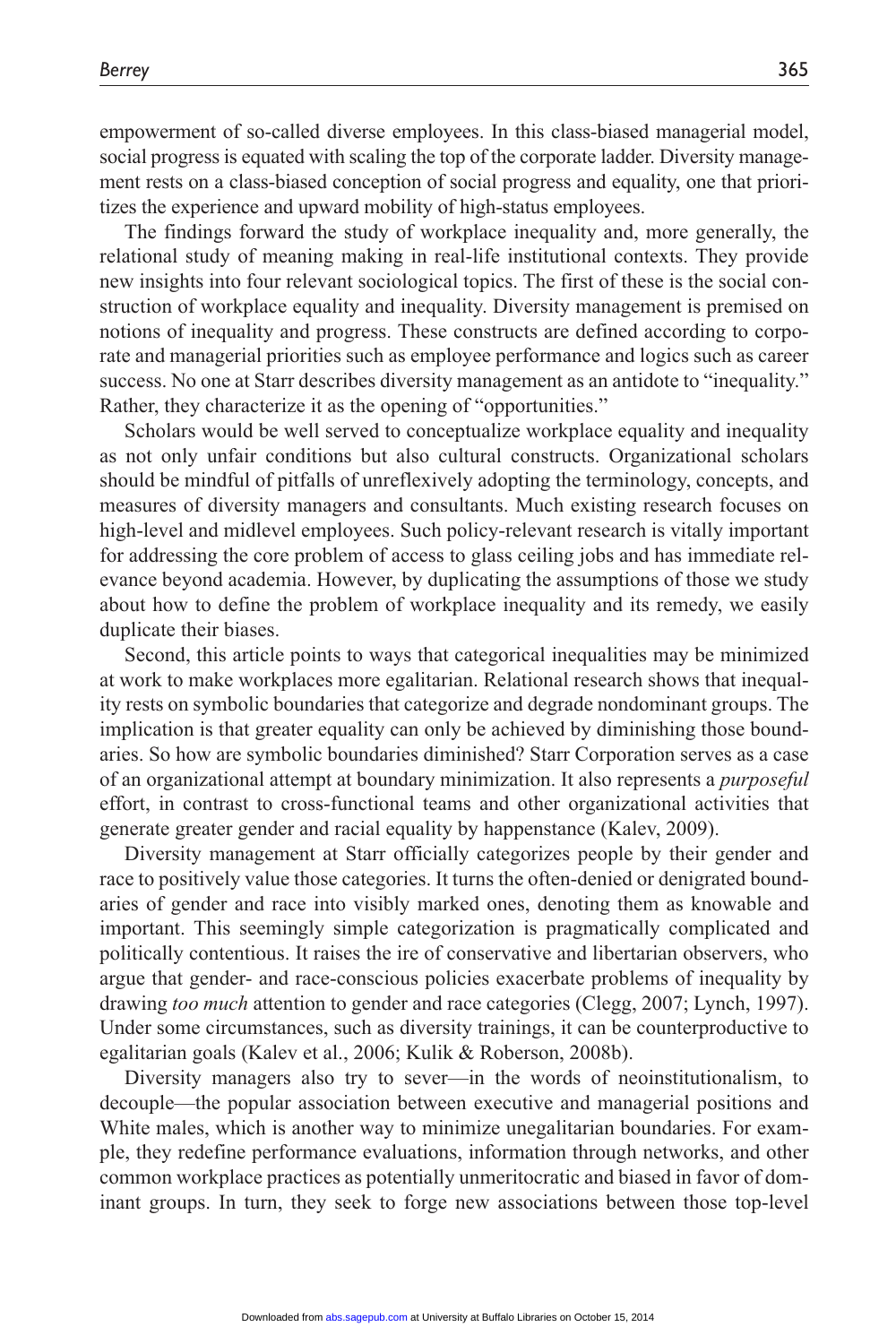positions and women and people of color. These managers depict and treat certain women and people of color as capable of upward mobility and leadership. Their activities focus on enabling the careers of women and people of color (rather than, say, minimizing favoritism for men or White people). In sum, this study points to various processes of boundary minimization: the decoupling of the gender and racial categories from job classifications, the imagining of an alternative to the current unequal social order, and the reification of the occupational hierarchy. New institutionalist findings on diversity management can be recast in similar light; for example, managerial practices such as adopting the symbolic categories codified in law and adding new symbolic categories (Edelman et al., 2001) are practices that might diminish (or exacerbate) social boundaries. Future research could identify and explain such organizational strategies.

Third, this article demonstrates the class bias of diversity management. Symbolic boundaries of class and occupation are always important in the Starr's diversity management practices, too, but not as a basis of bias. Diversity management relies on and reinforces a class hierarchy, specifically, an occupational hierarchy. The relative class status of women and people of color within this hierarchy is the measure of equality and progress. Diversity management, as practiced at Starr, normalizes the corporate hierarchy as the basis of upward mobility. It demarcates unionized employees and those hourly employees most disadvantaged to their class status as irrelevant to the goal of workplace equality or as passive beneficiaries. Class bias also is evident in basic definitions of obstacles and relevant organizational structures, such as professionalization seminars. Future research should explore the generalizability and implications of these findings.

Finally, this study builds on relational conceptions of workplace inequality by showing how symbolic dimensions of power are enacted in real-life institutional contexts. Organizational structures symbolically define workplace inequality and equality and can guide people's actions accordingly. Cultural elements—assumptions about social progress, stated ideals of diversity, and symbolically bounded groups defined by race, gender, sexual orientation, and class—are formalized through corporate diversity management interventions. Management relies on symbolic amplification to legitimize those interventions. In turn, interventions such as metrics make abstract notions of diversity concrete—in essence, these practices couple discourse to practice. Through this process, companies can create subtle (and not-so-subtle) pressures for employees to internalize, conform to, and accept diversity management assumptions. Ultimately, the symbolism of organizational initiatives can alter people's interests, beliefs, and behaviors in ways that facilitate certain egalitarian goals.

These insights suggest that relational sociology can be improved through the study of workplace interventions intended to be egalitarian. My research, for instance, suggests that legitimated and manipulative power dynamics may be mobilized to encourage *more* equitable treatment of some employees, contra Roscigno's (2011) observations. Relational sociology also can be improved through firsthand ethnographic observations. As this study reveals, organizational power is legitimated through mundane bureaucratic processes other than rhetorical claims. This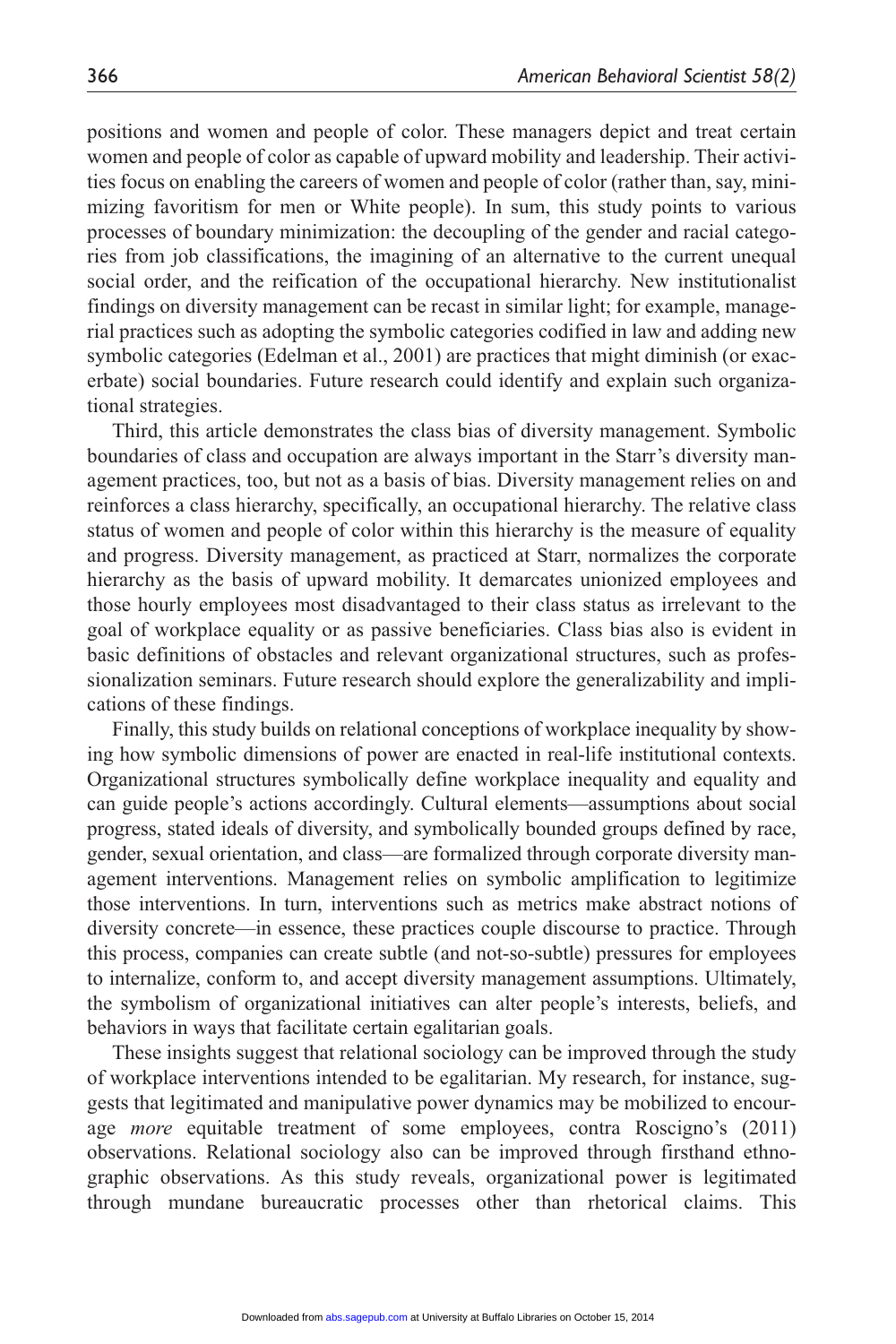complicates scholarly assumptions about coupling and decoupling. Symbolic power is not only or simply asserted through official discourse, the names of offices, or the text of formal policy. It becomes normalized, legitimated, and consequential through the design of bureaucratic structures and people's interactions with those structures.

#### **Declaration of Conflicting Interests**

The author(s) declared no potential conflicts of interest with respect to the research, authorship, and/or publication of this article.

#### **Funding**

The author(s) declared receipt of the following financial support for the research, authorship, and/or publication of this article: Support for this research was provided by the American Bar Foundation and the Baldy Center for Law & Social Policy, University at Buffalo-SUNY.

#### **Notes**

- 1. I use pseudonyms for the company and all participants, per my agreement with the company, and I disguise some details easily identified through public sources.
- 2. For critiques of neoinstitutionalism along these lines, see Hallett and Ventresca (2006) and Stinchcombe (1997).
- 3. According to the U.S. federal government, an employee who is "FLSA exempt" is not covered by the Fair Labor Standards Act's minimum wage and overtime pay. Starr also used the categories of exempt and nonexempt to determine eligibility for benefits such as health care coverage.
- 4. The quantification of race and gender is not universally applauded. Racial data have a nefarious history as a tool of exploitation (see Hacking, 2005). Some conservative activists, such as the American Civil Rights Institute, consider the collection of racial and gender data to be tantamount to discrimination.
- 5. Starr managers do not face consequences for low outcomes on the diversity reports; this differs from affirmative action reporting, as the company can face penalties from the federal government if it fails to meet regulatory standards. In interviews, diversity managers repeatedly told me that the company leaders did not hold anyone "accountable" for improving the diversity numbers, although the company publicly claimed as much.
- 6. For an analysis of the quantification and positive valuation of race in college admissions, see Hirschman, Berrey, and Rose-Greenland (2012).

#### **References**

- Anderson, E. (1999). The social situation of the Black executive. In M. Lamont (Ed.), *The cultural territories of race* (pp. 3-28). Chicago, IL: University of Chicago Press.
- Berrey, E. (2013). *How the Drive for Diversity Defines the Post-Civil Rights Era*. Unpublished manuscript.
- Boxenbaum, E. (2006). Lost in translation: The making of Danish diversity management. *American Behavioral Scientist*, *49*, 939-948.
- Brief, A. P. (Ed.). (2008). *Diversity at work*. Cambridge, UK: Cambridge University Press.
- Caiazza, A., Shaw, A., & Werschkul, M. (2004). *Women's economic status in the states: Wide disparities by race, ethnicity, and region*. Washington, DC: Institute for Women's Policy Research.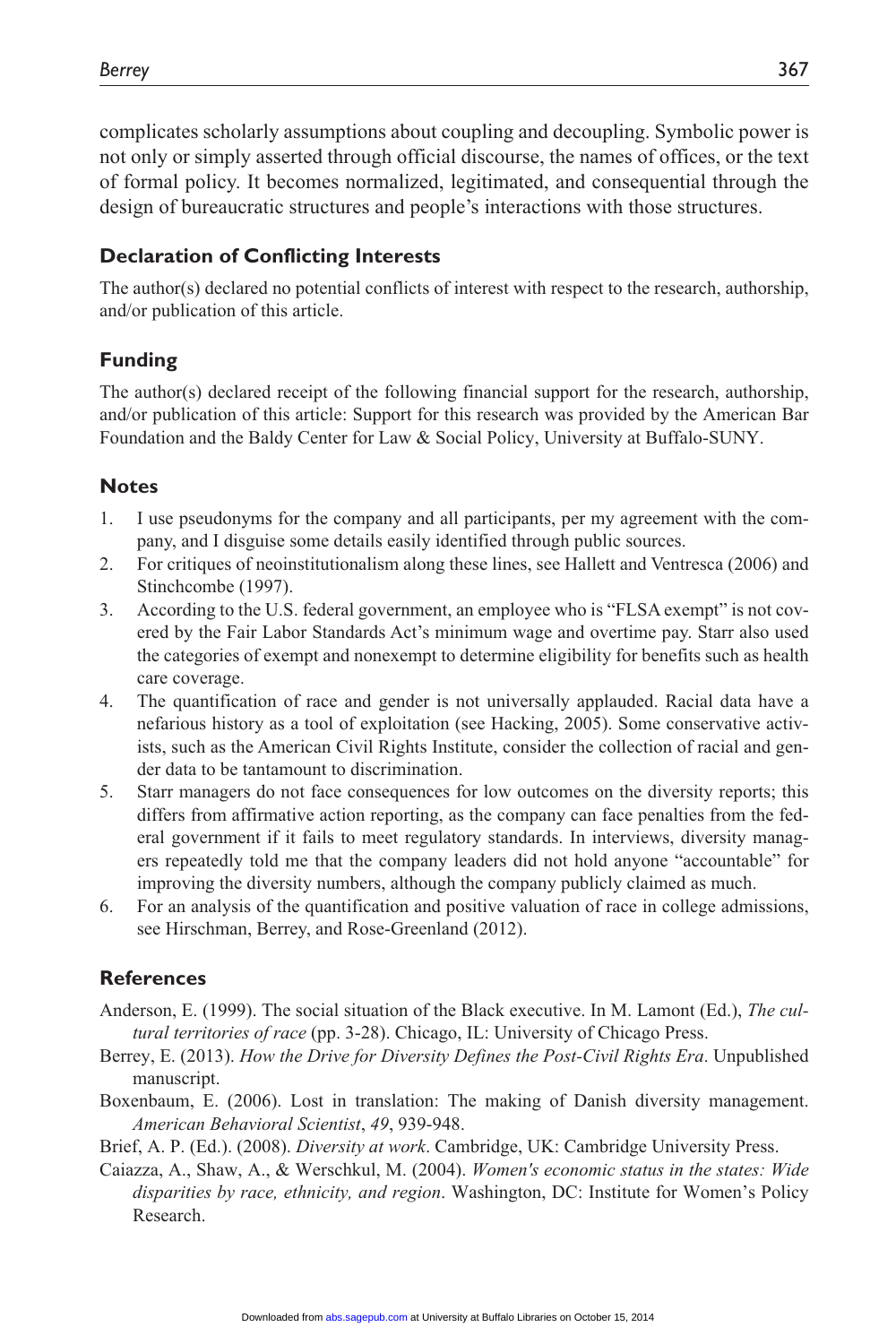- Catalyst. (2006). *2005 Catalyst census of women board directors of the Fortune 500*. New York, NY: Author.
- Clegg, R. (2007, February 28). *Statement to the Equal Employment Opportunity Commission meeting to launch E-RACE initiative*. Washington, DC: Equal Employment Opportunity Commission.
- Cotter, D. A., Hermsen, J. M., Ovadia, S., & Vanneman, R. (2001). The glass ceiling effect. *Social Forces*, *80*, 655-682.
- Courpasson, D., Golsorkhi, D., & Sallaz, J. J. (Eds.). (2012). *Rethinking power in organizations, institutions, and markets*. Bingley, UK: Emerald.
- Desmond, M., & Emirbayer, M. (2009). What is racial domination? *Du Bois Review: Social Science Research on Race*, *6*, 335-355.
- DiMaggio, P., & Powell, W. W. (1983). The iron cage revisited: Institutional isomorphism and collective rationality in organizational fields. *American Sociological Review*, *48*, 147-160.
- Dobbin, F. R. (2009). *Inventing equal opportunity*. Princeton, NJ: Princeton University Press.
- Dobbin, F., & Kalev, A. (2013). The origins and effects of corporate diversity programs. In Q. M. Roberson (Ed.), *The Oxford handbook of diversity and work* (pp. 253-281). Oxford, UK: Oxford University Press.
- Dobbin, F., Kalev, A., & Kelly, E. L. (2007). Diversity management in corporate America. *Contexts*, *4*(6), 21-28.
- Edelman, L. B. (1992). Legal ambiguity and symbolic structures: Organizational mediation of civil rights law. *American Journal of Sociology*, *97*, 531-576.
- Edelman, L. B., Fuller, S. R., & Mara-Drita, I. (2001). Diversity rhetoric and the managerialization of law. *American Journal of Sociology*, *106*, 1589-1642.
- Edelman, L. B., Krieger, L. H., Eliason, S. R., Albiston, C. R., & Mellema, V. (2011). When organizations rule: Judicial deference to institutionalized employment structures. *American Journal of Sociology*, *117*, 888-954.
- Emirbayer, M. (1997). Manifesto for a relational sociology. *American Journal of Sociology*, *103*, 281-317.
- Espeland, W., & Stevens, M. (1998). Commensuration as a social process. *Annual Review of Sociology*, *24*, 313-343.
- Friedland, R., & Alford, R. R. (1991). Bringing society back in: Symbols, practices, and institutional contradictions. In P. DiMaggio & W. W. Powell (Eds.), *The new institutionalism in organizational analysis* (pp. 232-263). Chicago, IL: University of Chicago Press.
- Gaventa, J. (1980). *Power and powerlessness: Quiescence and rebellion in an Appalachian valley*. Chicago, IL: University of Chicago Press.
- Hacking, I. (2005). Why race still matters. *Daedalus*, *134*, 102-116.
- Hallett, T. (2010). The myth incarnate: Recoupling processes, turmoil, and inhabited institutions in an urban elementary school. *American Sociological Review*, *75*, 52-74.
- Hallett, T., & Ventresca, M. (2006). Inhabited institutions: Social interactions and organizational forms in Gouldner's *patterns of industrial bureaucracy. Theory and Society*, *35*, 213-236.
- Herring, C. (2009). Does diversity pay? Race, gender, and the business case for diversity. *American Sociological Review*, *74*, 208-224.
- Hirschman, D., Berrey, E., & Rose-Greenland, F. (2012, August). *Dequantifying diversity: Affirmative action and admissions at the University of Michigan*. Paper presented at the annual meeting of the American Sociological Association, Denver, CO.
- Hoffman, S. G. (2007). Simulation as a social process in organizations. *Sociology Compass*, *1*, 613-636.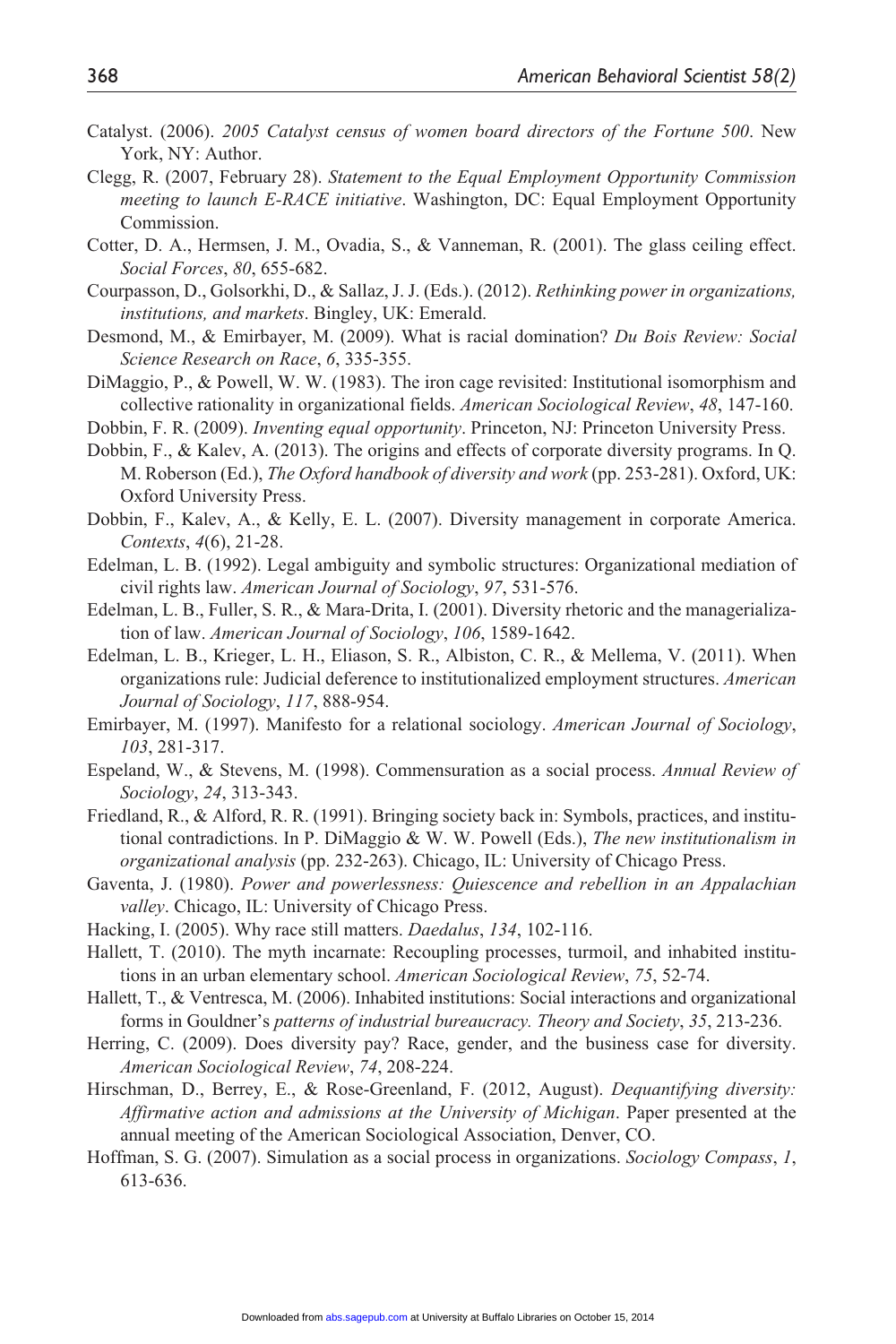- Kalev, A. (2009). Cracking the glass cages? Restructuring and ascriptive inequality at work. *American Journal of Sociology*, *114*, 1591-1643.
- Kalev, A., Dobbin, F. R., & Kelly, E. (2006). Best practices or best guesses? Assessing the efficacy of corporate affirmative action and diversity policies. *American Sociological Review*, *71*, 589-617.
- Kanter, R. M. (1993). *Men and women of the corporation*. New York, NY: Basic Books.
- Kelly, E., & Dobbin, F. R. (1998). How affirmative action became diversity management: Employer response to anti-discrimination law, 1961-1996. *American Behavioral Scientist*, *41*, 960-984.
- Kim, S., Kalev, A., & Dobbin, F. R. (2012). Progressive corporations at work: The case of diversity programs. *New York University Review of Law and Social Change*, *36*, 171-213.
- Konrad, A. M., & Linnehan, F. (1995). Formalized HRM structures: Coordinating equal employment opportunity or concealing organizational practices? *Academy of Management Journal*, *38*, 787-820.
- Kulik, C. T., & Roberson, L. (2008a). Common goals and golden opportunities: Evaluations of diversity education in academic and organizational settings. *Academy of Management Learning & Education*, *7*, 309-331.
- Kulik, C. T., & Roberson, L. (2008b). Diversity initiative effectiveness: What organizations can (and cannot) expect from diversity recruitment, diversity training, and formal mentoring programs. In A. P. Brief (Ed.), *Diversity at work* (pp. 265-317). Cambridge, UK: Cambridge University Press.
- Kunda, G. (1992). *Engineering culture: Control and commitment in a high-tech corporation*. Philadelphia, PA: Temple University Press.
- Lamont, M. (2000). *The dignity of working men: Morality and the boundaries of race, class, and immigration*. New York, NY: Russell Sage.
- Loveman, M. (1999). Comment: Is race essential? *American Sociological Review*, *64*, 891-899.
- Lynch, F. R. (1997). *The diversity machine: The drive to change the "White male workplace."* New York, NY: Free Press.
- Martin, J. (2001). *Organizational culture: Mapping the terrain*. Thousand Oaks, CA: Sage.
- Meyer, J., & Rowan, B. (1977). Institutionalized organizations: Formal structure as myth and ceremony. *American Journal of Sociology*, *83*, 340-363.
- Mische, A. (2011). Relational sociology, culture, and agency. In J. Scott & P. J. Carrington (Eds.), *The SAGE handbook of social network analysis* (pp. 80-98). London, UK: Sage.
- Morrill, C., & Fine, G. A. (1997). Ethnographic contributions to organizational sociology. *Sociological Methods & Research*, *5*, 424-451.
- Population Reference Bureau. (2008). *US labor force trends* (Population Bulletin 1-17(63)). Washington, DC: Author.
- Porter, T. M. (1996). *Trust in numbers: The pursuit of objectivity in science and public life*. Princeton, NJ: Princeton University Press.
- Poster, W. (2008). Filtering diversity: A global corporation struggles with race, class, and gender in employment policy. *American Behavioral Scientist*, *52*, 307-341.
- Roscigno, V. J. (2011). Power, revisited. *Social Forces*, *90*, 349-374.
- Ryan, J., Hawdon, J., & Branick, A. (2002). The political economy of diversity: Diversity programs in Fortune 500 companies. *Sociological Research Online*, *7*(1). Retrieved from <http://www.socresonline.org.uk/7/1/ryan.html>
- Selznick, P. (1949). *TVA and the grass roots: A study in the sociology of formal organization*. Berkeley: University of California Press.